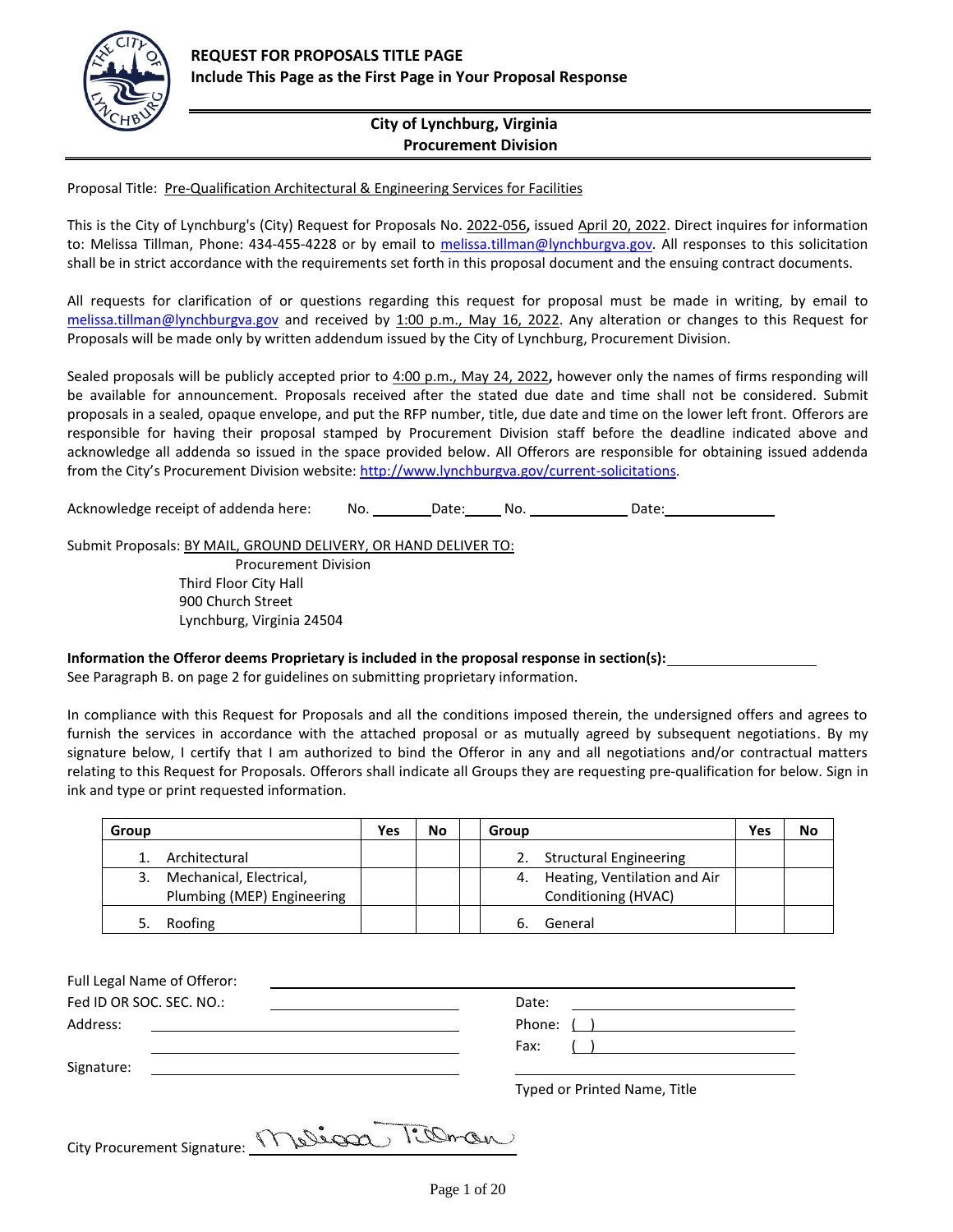#### **I. SUBMISSION OF PROPOSALS**

- A. **An original (1), so marked, and four (4) copies, so marked, for a total of five (5)** of your proposal document are required. **In addition, one (1) copy of proposal in an electronic format**, **either on a USB drive OR send an electronic file via e-mail to** [melissa.tillman@lynchburgva.gov](mailto:melissa.tillman@lynchburgva.gov) **within 24 hours after the proposal due date; do not send the file before the advertised due date.** The City of Lynchburg (City) will not assume responsibility for reproduction where an insufficient number of copies have been supplied. In any such case, the City will notify the Offeror of the deficiency and request that the appropriate number of copies be delivered within 24 hours. Failure to comply with this or other requirements of this Request for Proposal shall be grounds for the City to reject such proposals. Telegraphic or facsimile submission of proposals is not acceptable and any such proposals will not be considered.
- B. **Submission of Proprietary Information**: Trade secrets or proprietary information submitted by an Offeror in connection with this procurement transaction shall not be subject to public disclosure under the Virginia Freedom of Information Act; however the Offeror must invoke the protection of this section prior to or upon submission of the data or the materials, and must identify the data or other materials to be protected and state the reason why protection is necessary (Section 2.2-4342F of the Code of Virginia). Offerors shall submit, in a separate section of the proposal, any information considered proprietary and any copyrighted material and clearly identify the information as proprietary and/or copyrighted information. Offerors may not declare their entire proposal proprietary nor may they declare proposed pricing to be proprietary.

References may be made within the body of the proposal to proprietary information; however all information contained within the body of the proposal not in the separate section labeled proprietary shall be considered Public Information.

- C. Proposals having any erasures or corrections must be initialed by the Offeror in ink.
- D. The City reserves the right to accept or reject any or all proposals, to waive informalities, and to reissue any request for proposals and to award contracts to multiple Offerors. Any contract resulting from this Request for Proposal shall not be exclusive to the Successful firm. The City reserves the right to contract with firms not party to the resultant contract for similar work if it determines this to be in their best interest.
- E. By submitting a proposal response, the Offeror agrees that the proposal response will not be withdrawn for a period of 90 days following the due date for proposal responses.
- F. By submitting a proposal response, the Offeror certifies that it has not combined, conspired or agreed to intentionally rig, alter or otherwise manipulate, or to cause to be rigged, altered or otherwise manipulated its proposal response for the purpose of allocating purchases or sales to or among persons, raising or otherwise fixing the prices of the goods or services, or excluding other persons from dealing with the City.
- G. By submitting a proposal response, the Offeror certifies that its proposal is made without collusion or fraud and that it has not offered or received any kickbacks or inducements from any other Offeror, supplier, manufacturer or subcontracting firm in connection with its proposal; and that it has not conferred on any public employee having official responsibility for this procurement transaction any payment, loan, subscription, advance, deposit of money, services or anything of more than nominal value, present or promised.
- H. Nothing herein is intended to exclude any responsible Offeror or in any way restrain or restrict competition. All responsible Offerors are encouraged to submit proposals.
- I. It is the policy of the City to maximize participation by minority and women owned business enterprises in all aspects of City contracting opportunities. The City does not discriminate against faith-based organizations
- J. The City will not be responsible for any expense incurred by any Offeror in preparing and submitting a proposal response. All proposals submitted will become the property of the City.
- K. By submitting a proposal, the Offeror is certifying that Offeror is not currently debarred by the City, or in a procurement involving federal funds, by the Federal Government. A copy of the City's debarment procedure in accordance with Section 18.1-10 of the City's Procurement Ordinance is available upon request.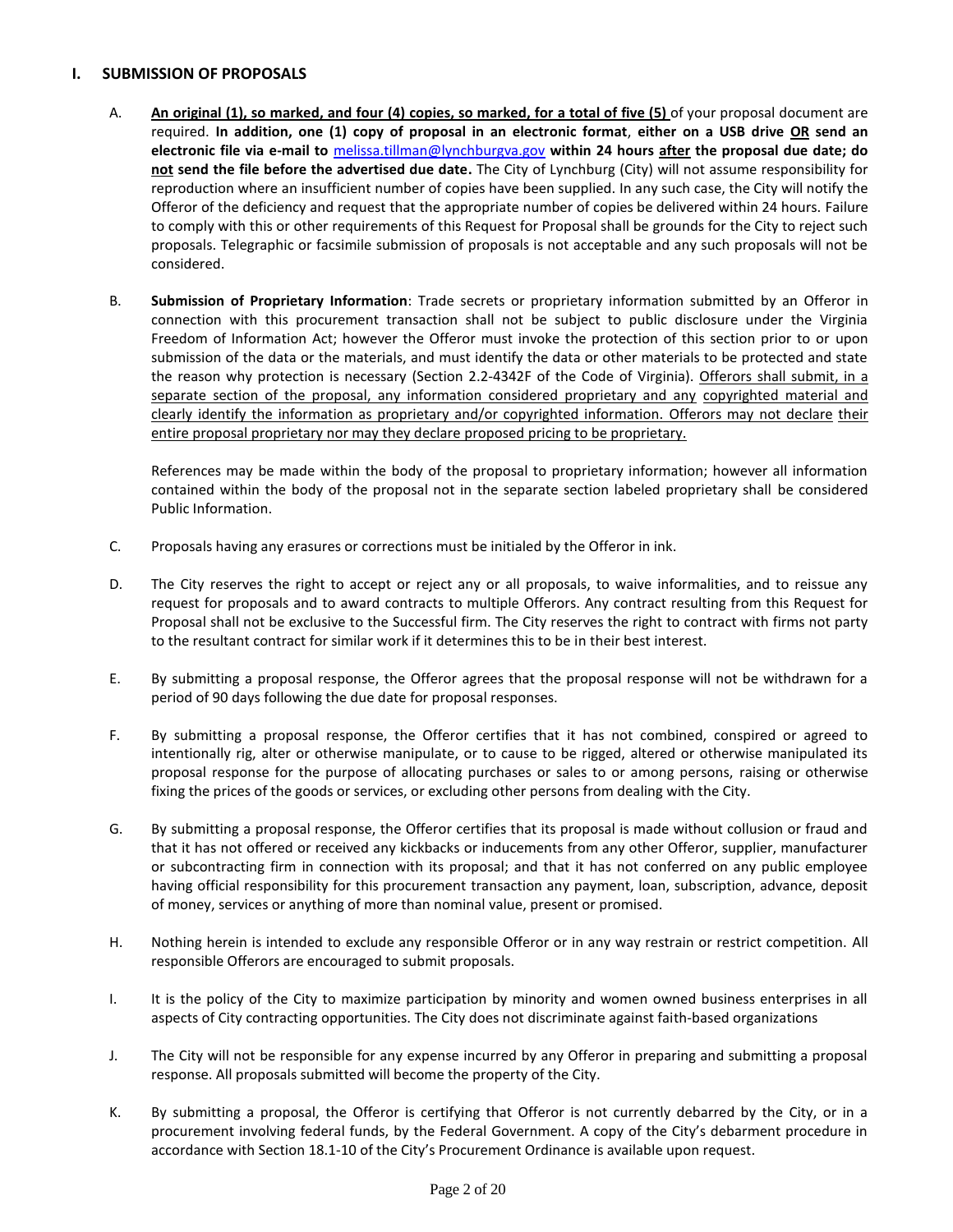#### **II. DEFINITIONS**

**As-builts** – In accordance with the City's Design Manual requirements, the Offeror shall be capable to prepare a set of as-built prints of drawings and electronic files, showing the changes made during the construction phase of the project. These shall be based on red-line drawings provided by the contractor.

**Bid phase services** - The Offeror may be required to provide consulting services during the bid phase of projects. This may include development of bid alternates; facilitation and documentation of pre-bid conferences; consultation on the acceptability of substitute materials; responding to bidder's questions; preparation of addenda; and review, evaluation and negotiation of the lowest responsible bids.

**Building Systems Commissioning** – The Offeror shall demonstrate the experience of understanding system design to test its functionality. This is accomplished by simulating multiple scenarios and confirming that each mechanical, electrical and plumbing system operates as it was designed.

**Condition assessment** - The Offeror shall demonstrate the capability of providing existing infrastructure condition assessments.

**Construction administration** - The Offeror shall demonstrate the ability to provide construction administration services for facility projects. Work may include facilitation and documentation of the preconstruction conference; review and approval of shop drawings, tests, and inspections; determine the acceptability of substitute materials or equipment; make project inspections and document the findings of work quality; approve or disapprove work completed by the contractor; review the contractor's schedule throughout the project; respond to requests for information pertaining to the design and issue instructions to the contractor; prepare and/or review change orders; review and approve contractor's pay requests; conduct substantial completion inspections and preparation of the project punch-list; and otherwise act as the representative of the City to the extent authorized during the construction phase of the project.

**Construction inspection** - The Offeror shall have available construction inspection services to the extent required by the City. This may include the use of a full-time project inspector for Quality Control and or Quality Assurance purposes.

**Design document preparation** - The Offeror shall have the capacity to produce construction design documents. This includes: preparation of preliminary architectural/engineering or conceptual design reports, preparation of Bid Documents (to include drawings, specifications, etc. ) in multiple phases to allow City review and comments, working with City staff in resolving comments, preparation of opinions of probable construction cost at agreed upon phases of the design project, and working and negotiating with appropriate government agencies and authorities to achieve project approval.

Design reports, plans and specifications shall be signed and sealed by a Professional Engineer, licensed in the Commonwealth of Virginia. The City Procurement Division provides front-end documents and specifications for most bid projects.

**HVAC** – Heating, ventilation and air conditioning; this is part of the mechanical component of MEP that regulates the buildings air filtration, humidity control, water cooling/heating and exhaustion system.

**MEP –** Mechanical, Electrical and Plumbing Engineering that encompasses the interior aspects of building design and construction.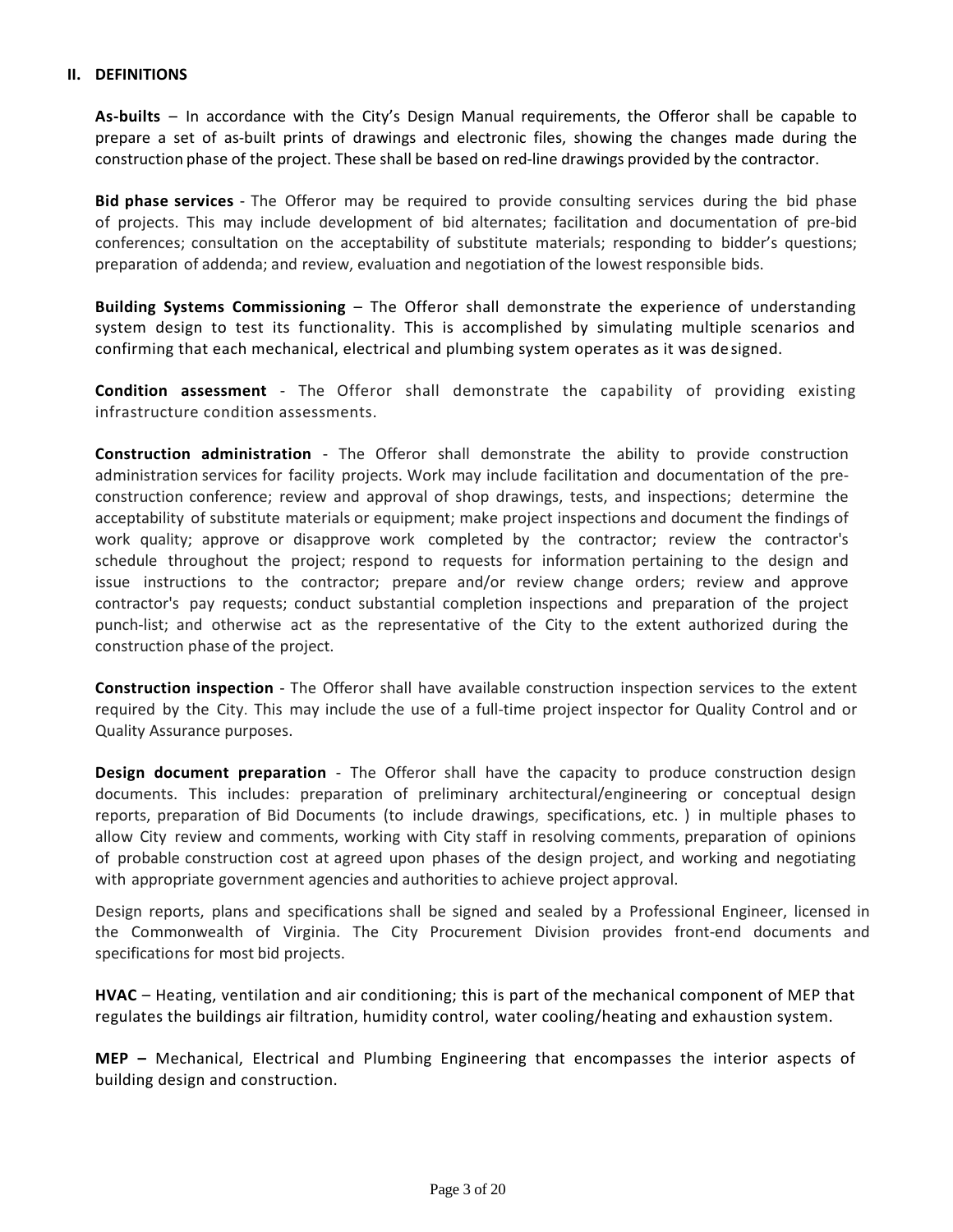**Project management** – The Offeror shall demonstrate experience with project management for construction related services. The involvement could include project initiation, conception, planning, execution, contractor performance management and project closeout.

**Structural engineering** – The Offeror shall demonstrate experience with structural engineering, to include create drawings and specifications, perform calculations, write reports and evaluations and designing buildings to withstand a variety of load conditions (wind, snow, earthquakes).

### **III. INTRODUCTION**

The purpose of this Request for Proposal (RFP) is to solicit sealed proposals from qualified architectural and engineering firms (Offeror) that can become pre-qualified consultants for various facility related professional services. This service has not been previously solicited, so this is a new Requirement Contract for professional services to be provided on an "as needed" or "on-call" basis. When the need for services arises in connection with a specific project, the City will issue a Task Order to the Consultant for the professional services.

Pre-qualification does not guarantee any future contract. Per Virginia Code 2.2-4303.1, *the sum of all projects performed in a one-year contract term shall not exceed \$8 million and the fee for any single project shall not exceed \$2.5 million.* It is understood that projects may not be completed during the contract term; however, all terms and conditions of this contract shall survive until work is completed.

The City reserves the right to award to multiple firms and pre-qualify firms based on their specific areas of expertise. Individual work assignments will be negotiated for each specific project on an as needed basis. It shall be the sole decision of the City regarding which firm the assignment is awarded to, if contracts are awarded to multiple firms. The City reserves the right to perform work in-house or to award large projects through a separate procurement action.

The selected Consultant and City will mutually define the project specific scope of services on a per project basis. The Consultant shall be responsible for performing all professional services as defined in each approved Task Order, on a per project basis. Development of plans and specifications for projects should be in conformance with industry standards and currently building code as adopted by the City.

### **IV. GENERAL INFORMATION**

The City of Lynchburg has a current inventory of 113 buildings that are maintained by the Public Works Building Maintenance Department. These buildings are a blend of historical to modern day architectural designs and range from 775 square feet to 84,900 square feet. These structures require ongoing inspection, monitoring, stabilization, rehabilitation and/or reconstruction services (either as a response to an emergency situation and/or non-emergency situation).

The firms selected through this RFP will provide professional services at various stages from pre-design to post-construction. Services will include: planning, designing, bidding and construction phases of various facility related projects. The level of service requested will vary based on the scope of any given project. The selected firms shall provide Architectural and Engineering services meeting all applicable local, state and federal standards, laws, rules and regulations.

Sample projects include:

- 1. Hillcat's Baseball Stadium Locker Room Renovations
- 2. Circuit and General District Court Improvements
- 3. Various Roof Replacement Projects
- 4. City Hall Cooling Tower Refurbishment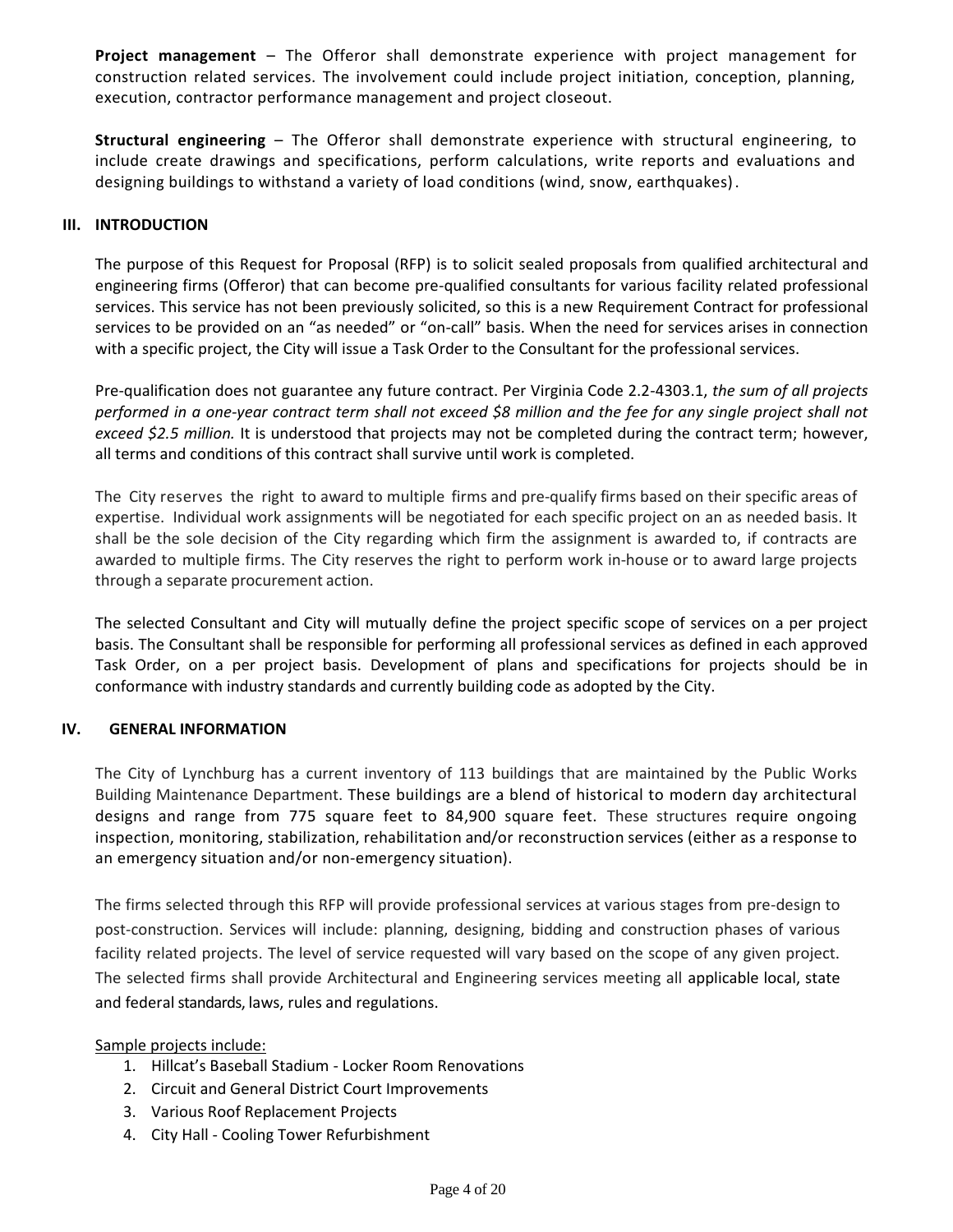- 5. Various Fire Stations Remodeling for Accreditation Compliance
- 6. Human Services Building Elevator #2 and #3 Modernization
- 7. Old Courthouse Museum Accessibility Improvements and Restroom Renovations
- 8. City Armory/City Market- Bathroom Renovations/Storm Sewer Separation/HVAC Replacement

## **V. SCOPE OF SERVICES**

This RFP will pre-qualify architectural and engineering firms as consultants that are licensed to perform services in the Commonwealth of Virginia. The expected services have been broken down into six (6) groups, as detailed on the bottom of the Title Page. Offerors may elect to qualify for selection in one or more groups, dependent on their capabilities. Non-qualification in one group shall not eliminate the Offeror for inclusion in other groups.

Offerors should describe their ability to provide one or more specific services listed in the six groups. Proposals should be detailed with respect to the services that the Offeror has expertise in, under "Section 2- Offeror Experience" in their proposal. Offerors can submit proposals as a prime consultant under one group and as a sub-consultant under another group. Please note there is no DBE or SWaM goals for this RFP.

The facility categories are defined as follows:

- 1. Architectural
- 2. Structural Engineering
- 3. Mechanical, Electrical & Plumbing (MEP) Engineering
- 4. Heating, Ventilation and Air Conditioning (HVAC)
- 5. Roofing
- 6. General

### **GROUP 1- ARCHITECTURAL**

This group will focus on the overall architecture to include: aesthetic, functional and spatial design of the buildings. This will include designing and construction planning for both new construction and modernization of existing City facilities.

### **GROUP 2- STRUCTURAL ENGINEERING**

This group will focus on the structure of the buildings to withstand a variety of load conditions. Services to include: creating drawings, specifications, perform calculations, assess site conditions and provide solutions to bring City facilities up to code.

### **GROUP 3- MECHANICAL, ELECTRICAL & PLUMBING (MEP) ENGINEERING**

This group will focus on the interior aspects of facilities, to include: mechanical, lighting, electrical, plumbing, elevators and escalators. Services to include: cost estimating, building maintenance recommendations, drawings, water/storm/sanitary sewer plumbing and possible arch flash studies.

### **GROUP 4- HEATING, VENTILATION AND AIR CONDITIONING (HVAC)**

This group will require a mechanical engineer who designs ventilation, conditioning and heating systems for buildings. The HVAC is being broken out from the MEP group but will require expertise in plumbing and electricity to understand climate control systems.

## **GROUP 5- ROOFING**

This group will specifically focus on the roofing needs of buildings to include rehabilitation services and new construction. City facilities have a variety of roofing materials attached, such as asphalt, composite, slate, metal and TPO (thermoplastic polyolefin).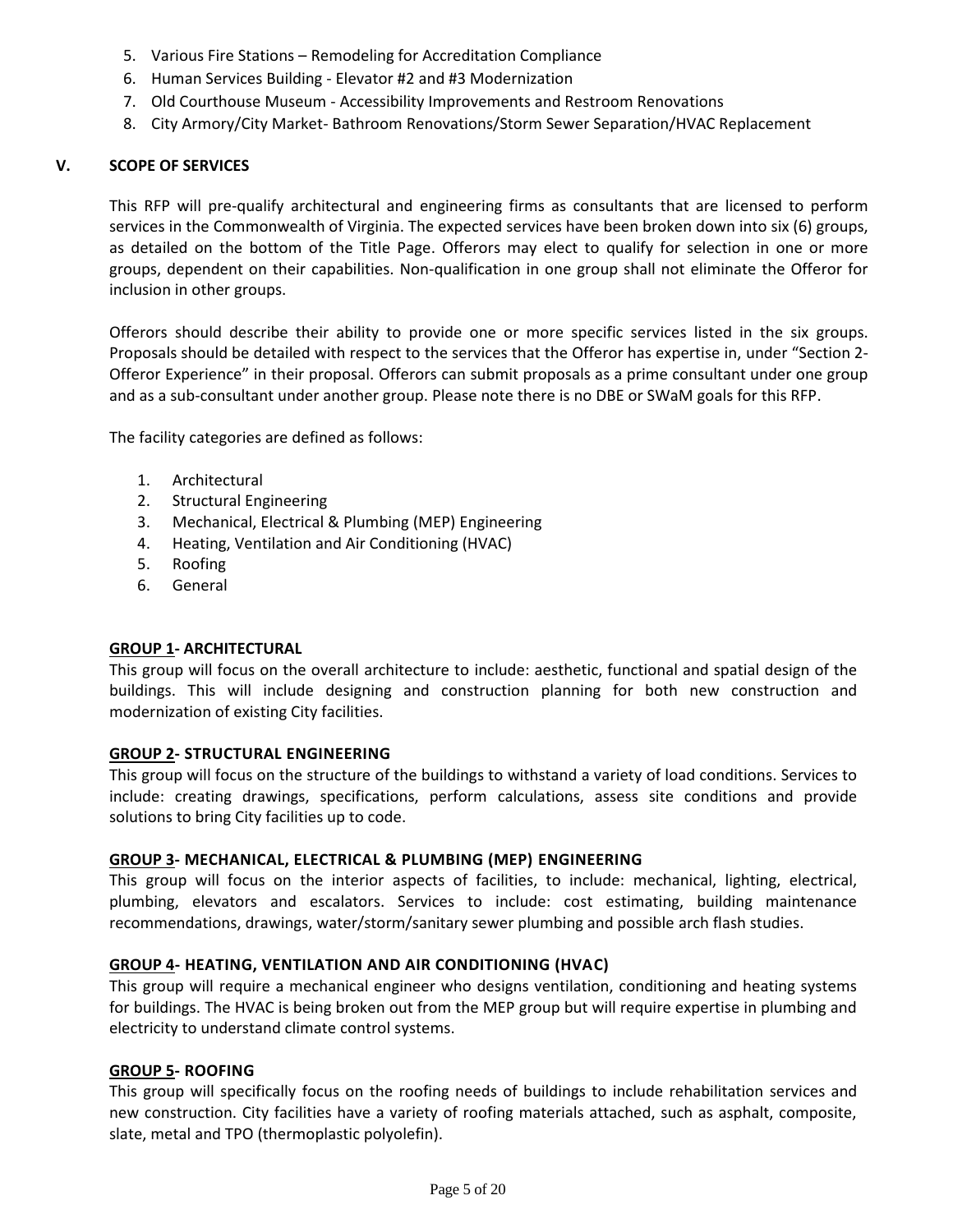## **GROUP 6- GENERAL**

This group will encompass a variety of tasks to include: bid phase services, building systems commissioning, construction administration, construction inspection, cost estimating and project management.

## **A. GENERAL REQUIREMENTS AND PROJECT COORDINATION**

## **General:**

Based on the requirements of the City of Lynchburg the selected firms shall provide Architectural/Engineering services meeting all standards and codes used in design for basic services as required on projects up to and including the following project phases when applicable:

- 1. Pre-Design Evaluation
- 2. Cost Estimating / Condition Survey and Report
- 3. Schematic Design
- 4. Design Development
- 5. Contract Documents
- 6. Bidding/Award
- 7. Construction Administration

### **The Architect/Engineer shall:**

- 1. Review existing drawings, plans, and actual conditions, and advise the City on issues of concern in regard to design, equipment selection, material selection, cost estimation as well as cost (life-cycle) analysis.
- 2. Provide schematic and design development, bid documents, and a detailed cost estimate at each phase, which may include:
	- a. Attend coordination meetings
	- b. Provide progress prints/cost estimates (labor and materials) at appropriate intervals
	- c. Include elevations of exposed mechanical or electrical units, and/or three-dimensional renderings (as requested)
	- d. Provide architectural design drawings which shall include all components and accessories.
- 3. Assist in the bidding phases:
	- a. Attend pre-bid and pre-construction meetings
	- b. Answer questions/clarifications during bidding
- 4. Review and evaluate submittals and claims for extra costs.
- 5. Inspect the construction site and actively participate in on-site construction meetings. Advise the City regarding interpretations of contract documents and payments to contractors.
- 6. Conduct and assist the City for substantial completion by preparing a punch list and conducting a final inspection.

### **Project Phases:**

### **1. Pre-Design Evaluation**

Consult with the City and other necessary and appropriate government units, utilities, organizations, and persons in order to ascertain project requirements and review the program prepared by the City, recommending any necessary revisions.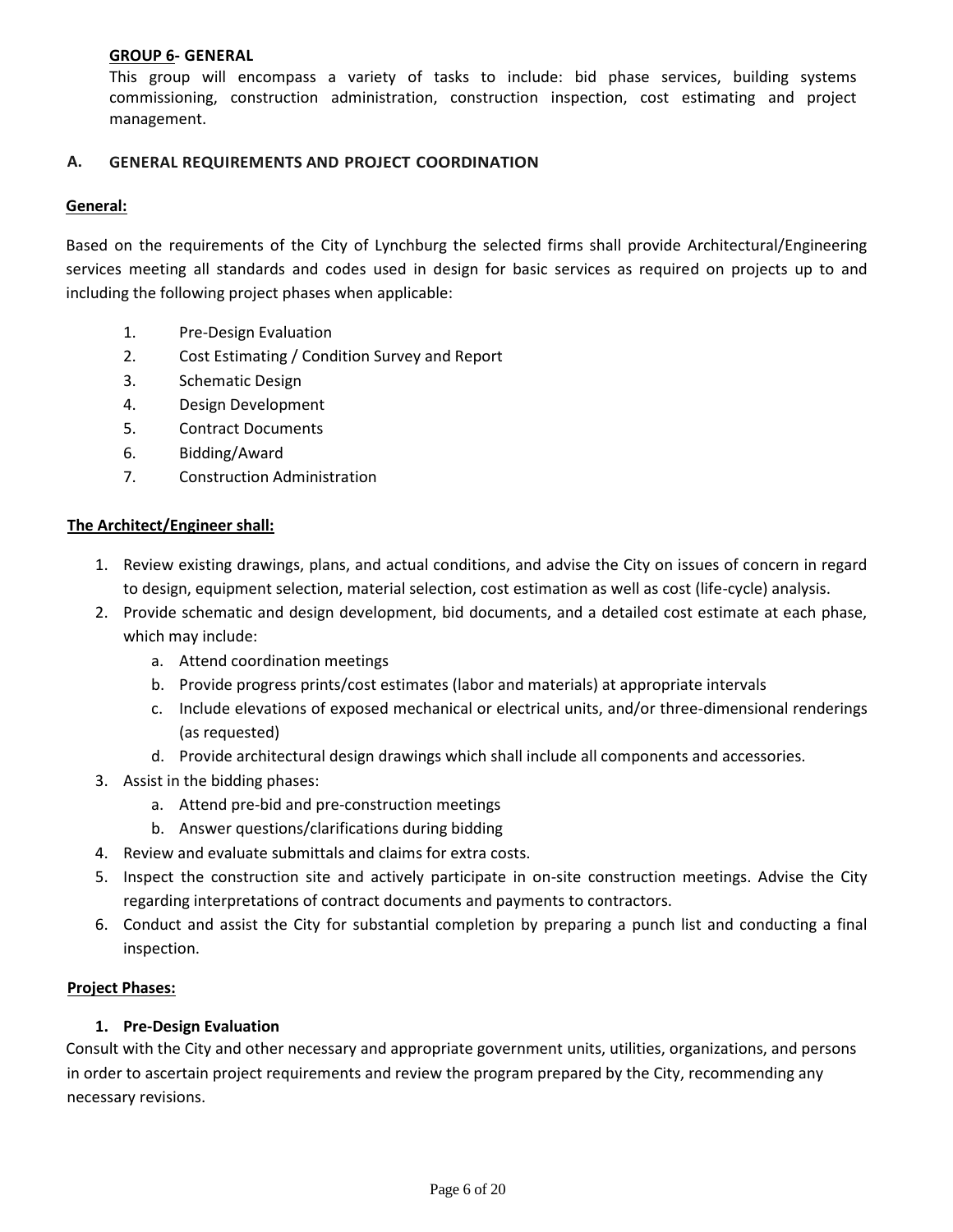# **2. Cost Estimating / Condition Survey and Report**

Investigate, analyze and measure the existing facilities to the extent necessary to determine the information necessary for project work. Measure and verify floor plans and equipment locations in the existing building. Review existing system replacement studies (if applicable), analyze building components, heating/cooling load requirements, City floor plans and drawings (as available) and make system recommendations. Prepare drawings and a report summarizing existing facilities and their condition.

Prepare probable construction cost estimates to assist the City in the preparation of Capital Improvement Program requests for internal use. As part of the investigation, identify and document issues pertaining to any future project (accessibility, operations impact, etc.). Assist in the identification of grant or alternate funding opportunities including preparation of documents required for compliance at request of the City of Lynchburg.

# **3. Schematic Design**

Upon receipt of written notification to proceed, prepare schematic designs for review and approval by the City. The schematic drawings shall show project design features. A detailed cost estimate separating labor and materials shall accompany the schematic drawings for each design option developed. Life-cycle cost estimates to be provided upon request. Advancement to next design phase pending City review of report, comments and Notice to Proceed.

# **4. Design Development**

After the approval of the final schematic design submission, the City shall issue a written order to proceed with the Design Development phase. Submit detailed design drawings showing the general design, outline specifications, revised cost estimates, material cut sheets and material selection. If alternate layouts, design, work items and materials exist, the alternatives are to be prioritized with a recommendation of the best alternative with selection rationale outlined.

Provide architectural design drawings which shall include all components and accessories, including system elevations (when applicable) in relation to project. Prepare a list of all permits, licenses, review, and approvals as required. Advancement to next design phase pending City review of report, comments and Notice to Proceed.

# **5. Contract Documents**

Perform the final design and the preparation of detailed contract documents in accordance with applicable City, County, State, and Federal regulations ("codes") for all elements of work including architectural plans, custom details, phasing plans and structural and/or engineering modifications, as needed. Provide design progress reviews with the City and other authorities as required (typically at 50% and 95% completion). Provide progress prints, specifications and revised cost estimates at specified intervals for the City's review and approval.

Provide for approval by the City, bidding forms, project specifications and working drawings for the Project. The City's Procurement Division will provide the front-end documents to include: general bidder forms, Contract Agreement, Bond Forms, and General Terms and Conditions; all bid documents are to conform with City Standards wherever applicable.

# **6. Bidding / Award**

The Architect/Engineer is to assist the City in pre-bid and pre-award meetings, obtaining bids, and reviewing and recommendation awards, evaluating alternate bids, and preparing a construction contract, as well as:

Assist in the evaluation of product or systems substitutions.

Prepare addenda for City advertisement/issuance.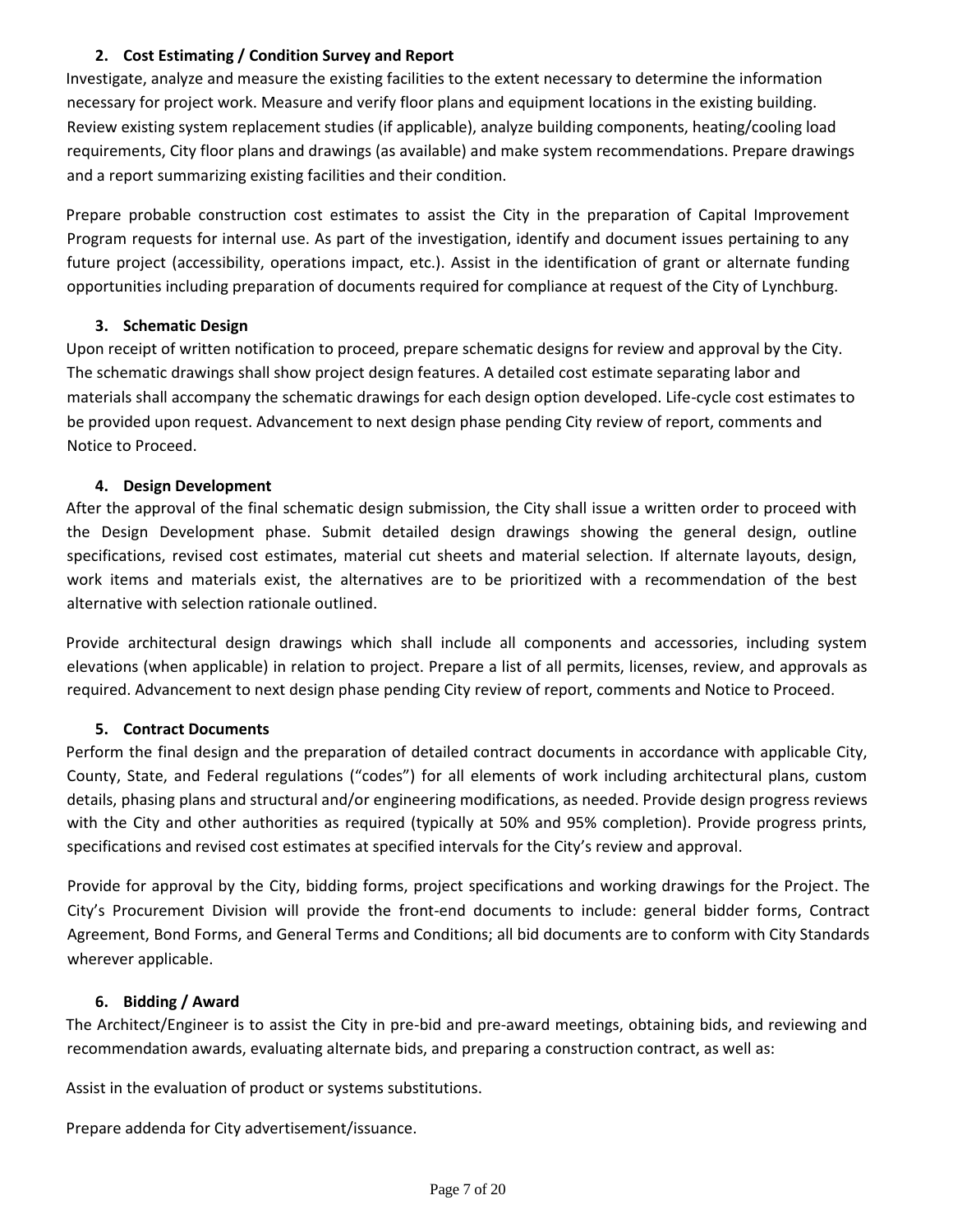# **7. Construction Administration**

Provide during the construction contract to be entered into by the City for the construction of the project, to the satisfaction of the City, periodic architectural and/or engineering services to verify adherence to the design and to assist in the administration of the construction until final completion and acceptance by the City.

Conduct a preconstruction conference after receipt of a written request to do so from the City. Such preconstruction conference shall include at least the Architect/Engineer, or its authorized representative, the contractor(s), authorized representatives of the City, as well as representatives of any other public or private agencies which the City determines should be in attendance. At the preconstruction conference, the Architect/Engineer shall:

Observe that all necessary permits and licenses have been obtained prior to work commencement.

Raise for discussion and decision, the manner in which the construction will be administered by itself and the City, the scheduling of construction, and any and all other issues or questions which in the opinion of the Architect/Engineer or the City must be settled before the start of construction. Before convening the preconstruction conference, the Architect/Engineer shall confer with an authorized representative of the City concerning the agenda and who is to attend.

Prepare and distribute minutes within a specified time following the meeting.

Throughout all Phases, prepare and update on an interval that is mutually agreed upon, an Estimate of Construction Cost consistent with the City's funding requirements in a format acceptable to the City. The Estimate of Construction Costs shall document approved change orders (CO's) and any and all anticipated changes to the construction cost on an individual prime contract basis and indicate contingency balance.

Recommend necessary or desirable changes (adds and credits) to the City, review requests for changes, assist in negotiating Contractor's proposals, submit recommendations to the City. If they are accepted, review change orders for the City's authorization. There shall be no change in the scope of the work or in materials specified by the Architect/Engineer until approval for such change has been given in writing by the City.

Determine, based on the Architect/Engineer's inspections and the contractor's applications for payment, the amount owing to the contractor and will issue certificates for payment in such amounts. By reviewing and approving a certificate for payment, the Architect/Engineer will also represent to the City that, to the best of its knowledge, information, and belief, based on what its observations have revealed, the quality of the work is in accordance with the Contract Documents. Review and make recommendations to the City on any claims received from contractors.

Make visits to the job site (at a frequency dictated by specific project) during power service cut and rerouting for the purpose of clarifying or interpreting any phase of the work and monitoring job progress, where necessary and/or requested. Conduct and attend on-the-job field meetings (at a frequency dictated by specific project) to review procedures, progress, scheduling, contractor compliance and other issues. Provide and distribute minutes of these meetings to the City and to parties designated by the City within a specified time period. Where field condition differs from contract documents or disputes arise, the Architect/Engineer shall resolve issues satisfactorily to the City.

Issue punch list(s) and re-inspect as necessary, coordinate warranty submissions with manufacturers.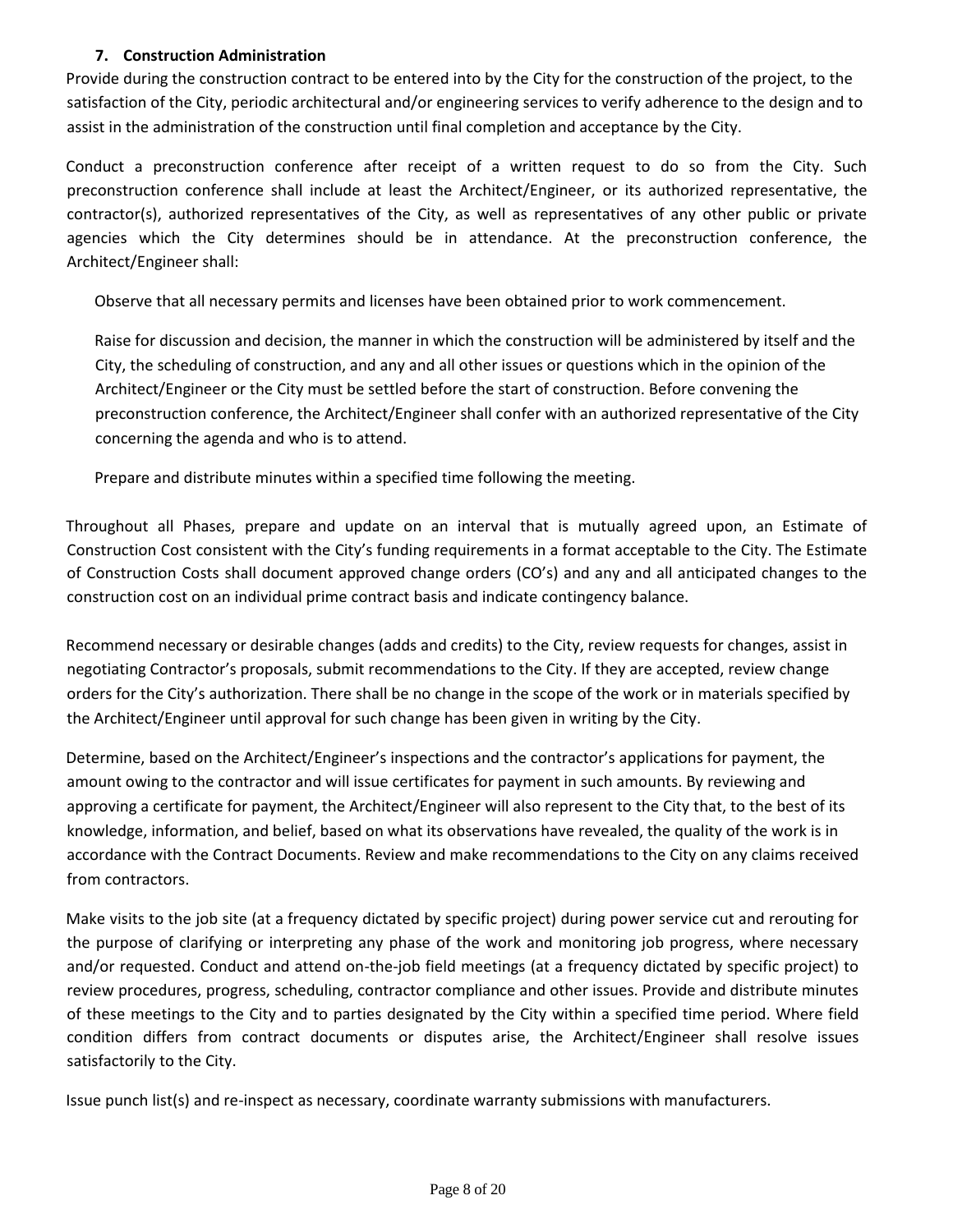Following the contractor's completion of the punch list, conduct final inspections in conjunction with the City. The Architect/Engineer shall create a "closeout" checklist for each contract and shall monitor the closeout process as part of the Certificate of Substantial Completion of the work. The approval of the City, or other Agency approvals, shall be required as a condition for the acceptance of the work by the City.

Furnish to the City of Lynchburg, based on marked up prints, drawings and other data furnished by the contractor, a set of reproducible drawings showing all construction (elements/systems) as actually built. Provide the City with AutoCAD files in a format acceptable to the City and one set of reproducible drawings. Secure and transmit to the City all required guarantees, affidavits, releases, bonds, and waivers and other closeout documents.

# **B. PROFESSIONAL STANDARDS**

- 1. The Architect/Engineering firm, including principals, and key personnel shall have relevant experience with similar work and shall be qualified and competent to perform the services required under this RFP. For all services pursuant to a resulting Contract, the Consultant shall be required to submit a Staffing Plan and indicate the personnel who will perform the services specified for each Task Order. The Staffing Plan is subject to review and approval by the City and approval must be obtained prior to the commencement of services.
- 2. The work contemplated is professional in nature. It is understood that the Architect/Engineer, acting as an individual, corporation, or other legal entity, is of professional status, and is licensed, as appropriate, to perform in the State of Virginia, and shall be governed by the professional ethics of said professions in its relationship to the City of Lynchburg.
- 3. It is understood that all reports, information, or data prepared or assembled by the Architect/Engineer shall be confidential in nature and shall not be made available to any individual or organization, except the City of Lynchburg, without the prior written approval of the City of Lynchburg.
- 4. The Architect/Engineer shall be responsible for complying with local, state, and federal codes, legislation procedures, and regulations affecting work in their professional area.

# **C. DELIVERABLES**

Where deliverables are required as a part of the scope of services, all documents shall be delivered in the following formats, and shall become property of the City of Lynchburg:

- 1. Reports and Text Documents Submit in Microsoft Word format and pdf format.
- 2. Design Drawings Submit in 2020 AutoCAD format and pdf format
- 3. As-Built Survey Submit in 2020 AutoCAD format

# **D. CITY'S RESPONSIBILITIES**

The City shall:

- 1. Provide all information in possession of the City, including Geographic Information System (GIS) data such as: drawings, planimetrics, utilities, aerials and property lines, as needed for individual projects.
- 2. Assist in obtaining permission to enter upon public and private property as required for the architect/engineer to perform services.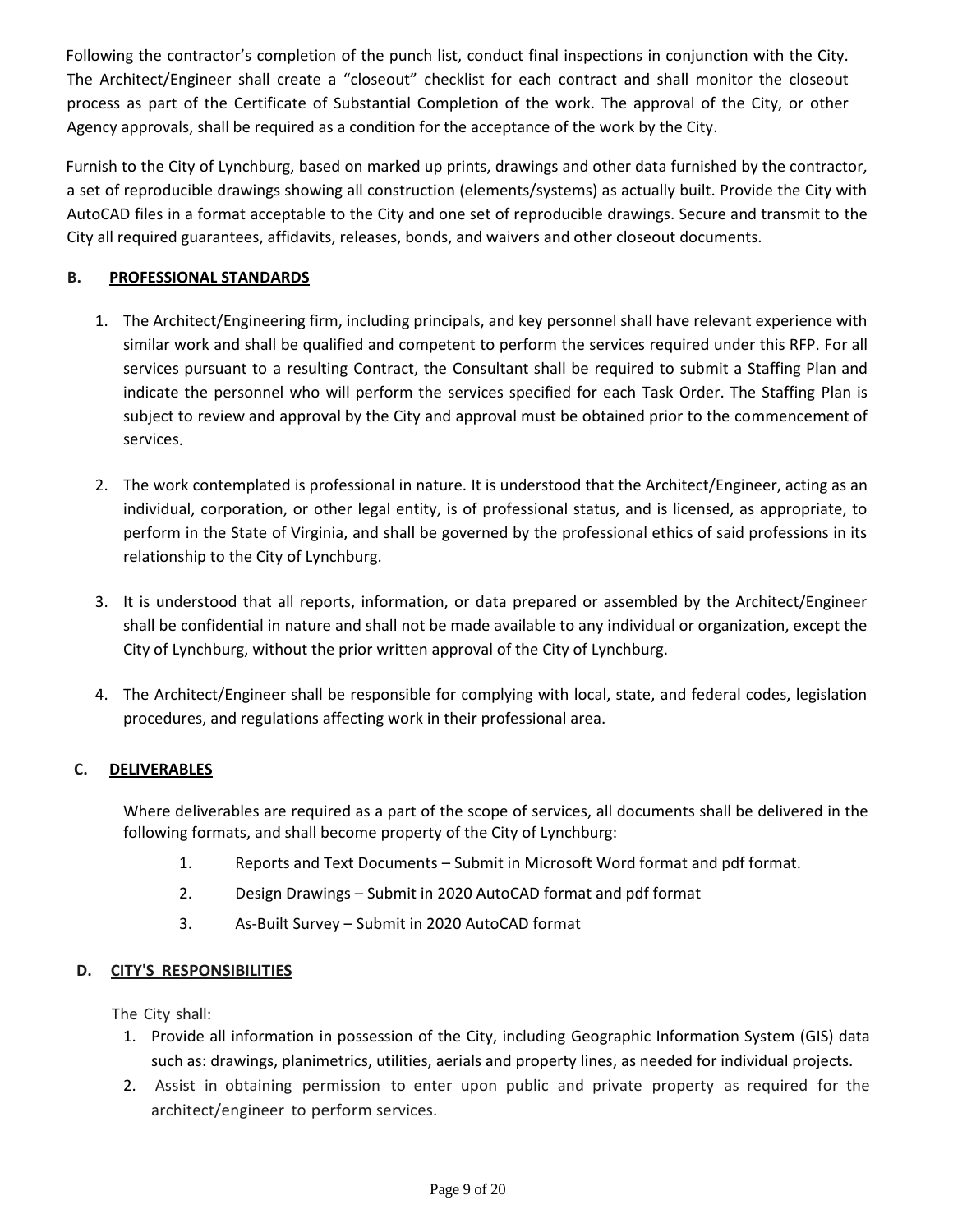- 3. Examine all studies, test results, reports, sketches, drawings and proposals and any other documents presented by the architect/engineer.
- 4. Pay all necessary advertising costs for public hearings and construction bids.
- 5. Conduct all bidding, addenda issuance and administer the construction contract.
- 6. Provide a designated City representative with respect to the work to be performed for each assignment, as needed.

# **VI. PROJECT ASSIGNMENT, COMPENSATION AND PERFORMANCE SCHEDULES**

## **Selection of Architect/Engineer**

The City reserves the right to negotiate with multiple Offerors on any specific project for which they are prequalified. Individual work assignments will be negotiated for each specific project on an as-needed basis. It shall be the sole decision of the City regarding which architect/engineer the assignment is awarded to if contracts are awarded to multiple firms; selection may be based on qualifications, quickness of response, proximity to the City and/or project team availability. The City reserves the right to perform work in-house or to award large projects through a separate procurement action. Pre-qualification does not guarantee any future contract.

Once a pre-qualified Offeror has been selected, they shall coordinate with the City to develop the scope of work, fee schedule, and schedule for the proposed services. Task Orders shall be negotiated and prepared between the City and the Offeror on a project-by-project basis and shall be signed by both parties for approval. The first Task Order assigned will be the basis for the initial pre-qualification contract.

## **Compensation and Method of Payment**

As full payment and compensation for the performance and completion of work acceptable to the City for each project or Task Order, the City will pay the architect/engineer in accordance with the sum determined for the individual project assignment. All work shall be performed for each project and shall be done on a lump-sum, not-to-exceed basis or the fee shall be negotiated prior to assignment by incorporating a maximum hourly fee charge. Total fee shall include all expenses for performing the necessary work, including professional fees and reimbursable expenses.

Reimbursable expenses, which shall be the actual expenses incurred in connection with the work performed for transportation, and sustenance incidental thereto, toll telephone calls and telegrams, reproduction of reports, drawings and specifications and computer time shall be estimated at the time of negotiation with actual expenses added to invoices. When assignments are negotiated on a lump-sum or not-to-exceed basis, the cost of attending the number of meetings as required by the City, shall be included in the fee.

# **Performance Schedule**

The architect/engineer shall perform work in accordance with a performance schedule negotiated at the time of project assignment. The architect/engineer shall assign the work to qualified personnel in sufficient numbers to complete the work according to the performance schedule. The architect/engineer shall designate one employee to oversee each project. The designated employee shall work continuously on the project until final reports are accepted by the City.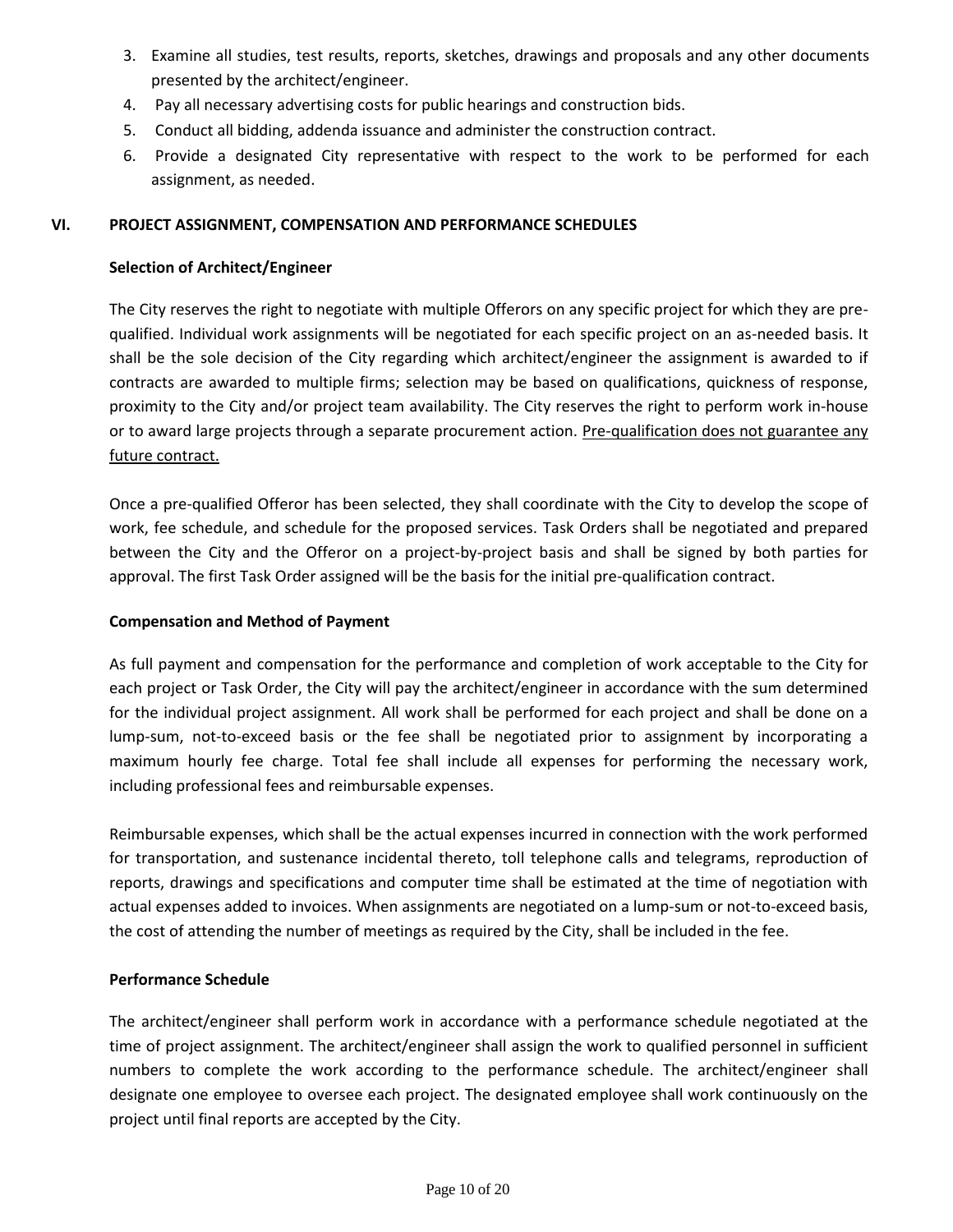#### **Changes in Performance Schedule**

The City may make changes to the work previously negotiated for an individual assignment. If any such change increases or decreases the time required to perform the work, the performance schedule will be adjusted accordingly. The architect/engineer shall not be entitled to adjustments for changes in work that in the opinion of the City do not result in an increase in the architect/engineer's cost of performing the work. Any changes in the scope of work for project assignments and performance of any additional services shall proceed only with express written authorization of the City.

## **VII. PROPOSAL PREPARATION**

**Proposals must address the items included in Sections V-VI and the Criteria for Proposal Evaluation**. Proposals should be prepared simply, providing straightforward and concise responses to requests for information and descriptions of qualifications and capabilities. Responses shall be limited to no more than 30 double-sided pages, (excluding the cover, section dividers, Table of Contents and Title Page). Each copy of the proposal must be bound (comb, spiral thermal binding or 3-hole punched and inserted into a slim binder) with all documentation in a single volume where practical. Failure to do so will result in a lowered evaluation. Incomplete proposals may be determined nonresponsive.

Offerors should organize their proposals using the format described below and include a Table of Contents:

## **Section 1- Title Page & Front End Documents**

## 1. **Title Page**:

Furnish the **REQUEST FOR PROPOSALS TITLE PAGE** and include it as the first page of the proposal. The name stated on the Title Page must be the full legal name of the Offeror and the address must be that of the office which will have the responsibility for the services provided. Signatures can either be original inked or electronic signatures to be responsive. Offers should acknowledge receipt of addenda on the Title Page. Failure to do so may result the proposal being deemed non-responsive.

# 2. **Executive Summary**:

Provide a brief summary of the reasons that the Offeror believe themselves to be the most qualified for this project. Include the name, address, phone number for the main office and any branch office(s) that would be involved in any way with a resulting contract. Also include the project manager's contact information and e-mail address.

# 3. **Virginia State Corporation Status**:

Include a qualifying statement as to your firm's registry status with the Virginia State Corporation Commission.

### **Section 2 – Offeror Experience**

Describe the Offeror's background, history of the business and experience; include the following:

- a. Years in business as an established firm
- b.Firm principals
- c. Size of firm (denote partnerships or subcontractors necessary to facilitate full service scope)
- d. The name, position and telephone number of contact person authorized to conduct negotiations and authorize final contracts or otherwise bind the firm to a contractual relationship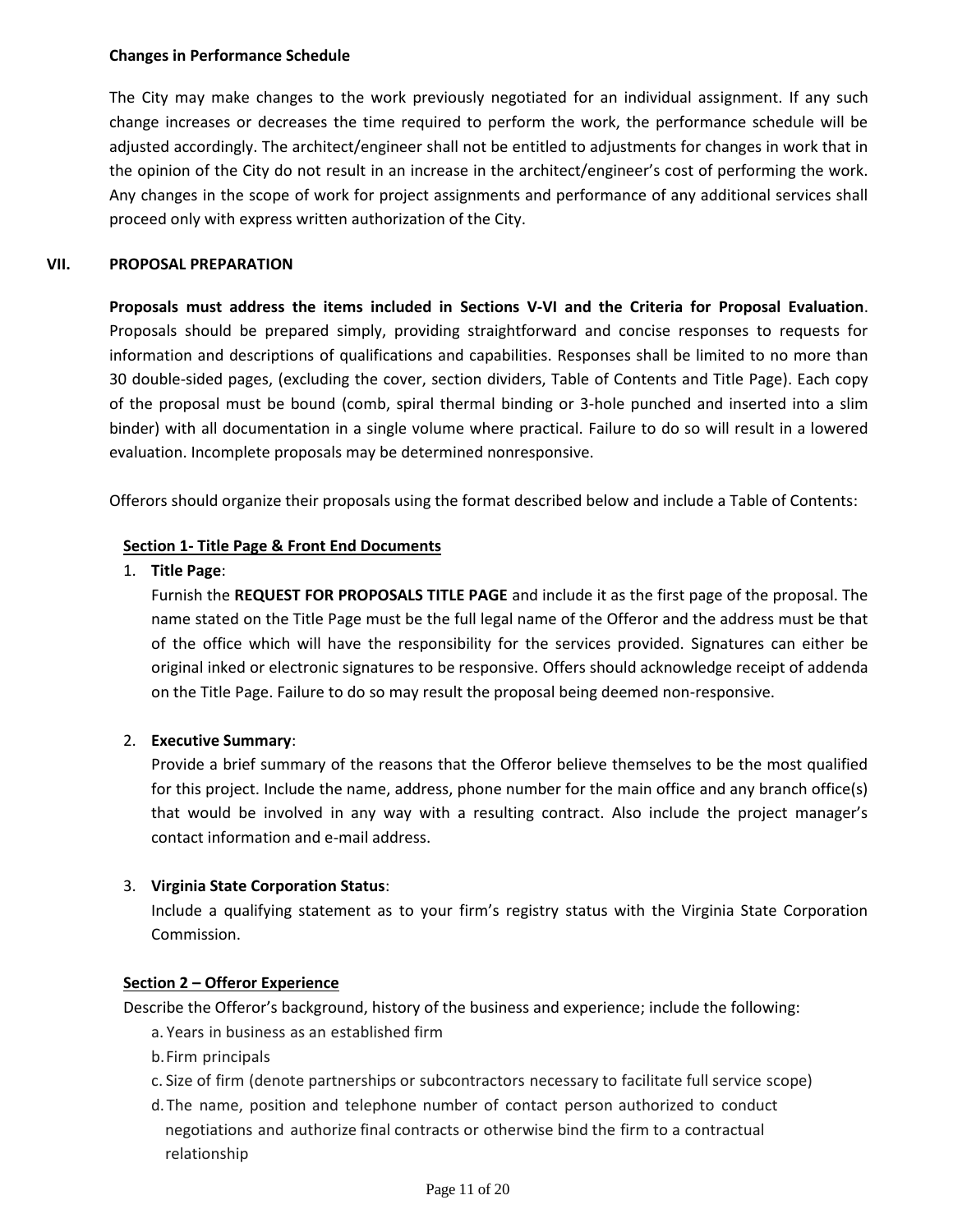e. Provide a listing of services the firm is uniquely qualified to provide in one or more of the six groups listed in Section V- Scope of Services. Detail relevant experience for each proposed service, to aid in the evaluation of pre-qualifying firms in each proposed category. (Note: Offerors should be able to provide all services listed within a Group, either in-house or with subconsultants.)

# **Section 3 – Staff Experience**

Provide specific staff experience for providing professional services. Include a resume for the project manager and each key member of the team that will have a proposed role in providing services. For each individual involved include the following details:

- a.Indicate their educational background and specific area of expertise, include any certifications
- b.Relevant experience, especially with local government agencies
- c. Emphasize their role on the proposed project and provide a description of the responsibilities the individual will assume; also provide their corporate affiliation
- d.List the individual's physical location- (city/state)

Resumes of individuals who will not be directly involved with the proposed project should not be included. Resumes for staff of sub-consultants should be included in the same format as listed above. Also include a project team organizational chart and the current workload for available staff, as related to this project.

## **Section 4 – References**

List current and past work assignments of similar nature that the firm has directly contracted to provide within the last five years. Furnish at least three (3) similar contracts either completed or currently underway to be used as references and include the following information:

- a. Name of client
- b. Name, telephone number and e-mail address of reference
- c. Contract description
- d. Duration of each contract & dates when the service was provided

# **VIII. CRITERIA FOR PROPOSAL EVALUATION**

The following criteria are to be utilized in the evaluation of qualifications for development of a pre-qualified shortlist of firms who may be considered for "on-call" services:

- 1. Demonstrated understanding of the proposed projects a firm is pre-qualifying for and ability to perform proposed architectural/engineering services. (20%)
- 2. Demonstrated competency of the firm's ability to; identify all disciplines available within the firm and those that will be subcontracted to others which are relevant to the project scope. (25%)
- 3. Demonstrated competency and qualifications of personnel including the depth of experience, expertise and performance on projects of similar nature. Evaluate the qualifications and education of all personnel, including sub-consultants, who will be assigned to work on projects. (25%)
- 4. Demonstrate a minimum of five years of experience in the areas which the firm is proposing, plus any alternative approaches they provide; documented performance on 3 projects of similar nature. (20 %);
- 5. Conciseness and clarity of proposal; ability to adhere to terms and conditions. (10 %)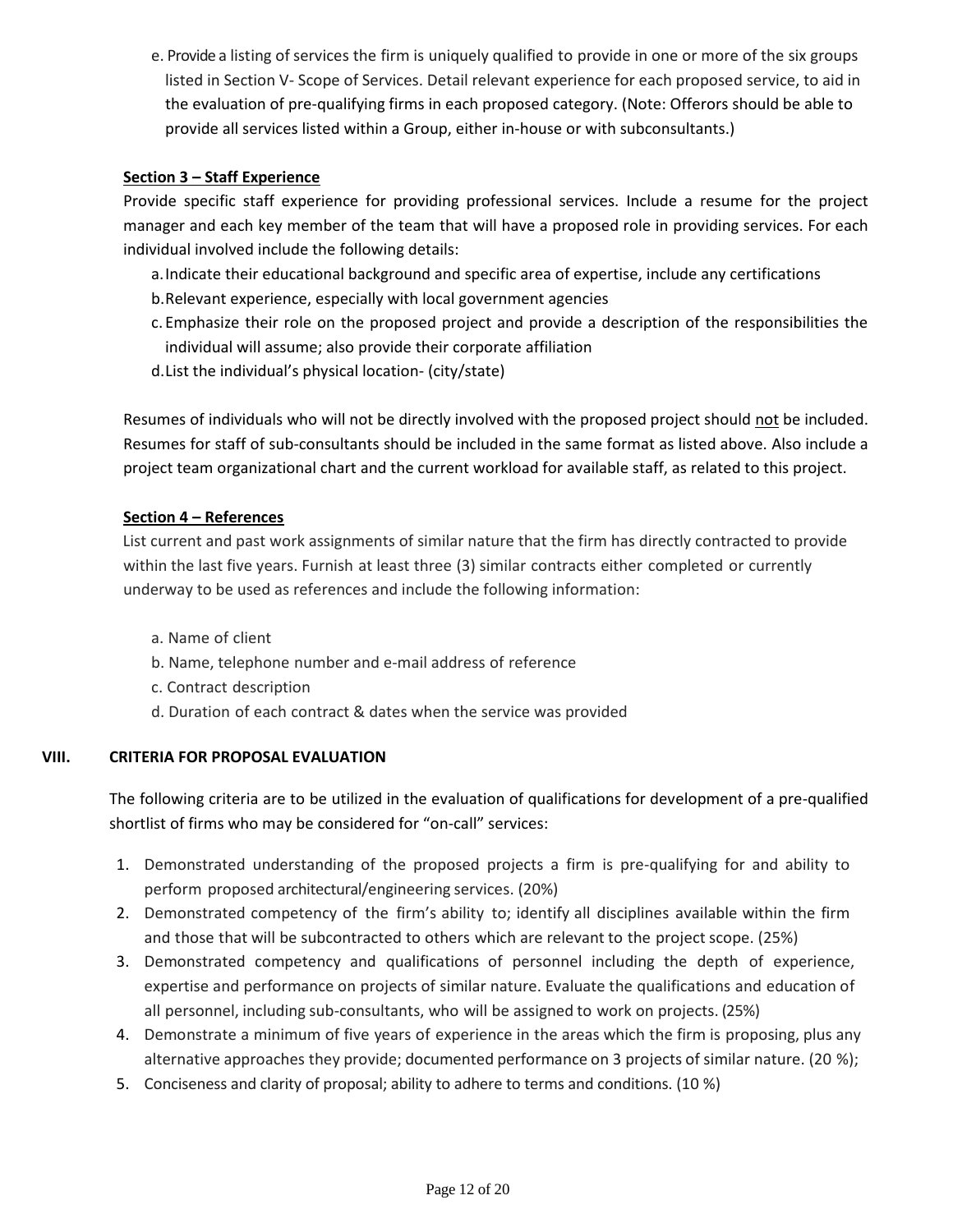#### **IX. METHOD OF AWARD**

Following evaluation of the written proposals, the City may choose to pre-qualify any number of Offerors, at its discretion. When requiring Professional Services, the City reserves the right to negotiate with multiple Offerors on any specific project for which they are pre-qualified. At the City's discretion, selection may be based on qualifications, quickness of response, proximity to the City, and project team availability. It shall be the sole decision of City regarding which Architect and/or Engineer the assignment is awarded to, if contracts are awarded to multiple firms. **Pre-qualification does not guarantee any future contract.**

Projects which are projected by the City to exceed a State designated contract value will not be considered for negotiation with pre-qualified Offerors. These projects will be posted by the City for open submittal under State procurement law and will be open for submittals from pre-qualified Offerors and other Offerors.

All pre-qualified firms will receive a Notice of Award that will be posted on the City's website [\(www.lynchburgva.gov/notices-award](http://www.lynchburgva.gov/notices-award) ) and on the bulletin board located outside of the Procurement Office, 3rd floor City Hall, 900 Church Street, Lynchburg, Virginia, 24504.

## **X. CONTRACT AND RENEWAL TERM**

The initial term of the resulting contract shall be for a period of one (1) year effective at the time of award. At the time of contract expiration, the architect/engineer shall complete, at the discretion of the City, any assignment undertaken, but not yet completed. The architect/engineer will be compensated for all such work undertaken and completed to the satisfaction of the City.

The resulting contract may be renewed by the City for four (4) successive one (1) year periods under the terms and conditions of the original contract except as stated in A and B below. Price increases may be negotiated only at the time of renewal for yearly fee rate structures and per individual Task Orders. Upon a determination by the City to renew this contract for an additional term, written notification will be given to the Contractor.

- A. If the City elects to exercise the option to renew the contract for an additional one-year period, the contract price(s) for the additional one year shall not exceed the contract price(s) of the original contract increased by more than the percentage increase/decrease of Table 4 "Other Services" category of the Consumer Price Index (CPI) of the United States Bureau of Labor Statistics for the latest twelve months for which statistics are available. The source for this index shall be [http://www.bls.gov/cpi.](http://www.bls.gov/cpi)
- B. If during any subsequent renewal periods, the City elects to exercise the option to renew the contract, the contract price(s) for the subsequent renewal period shall not exceed the contract price(s) of the previous renewal period increased by more than the percentage increase/decrease of Table 4 "Other Services" category of the Consumer Price Index (CPI) of the United States Bureau of Labor Statistics for the latest twelve months for which statistics are available. The source for this index shall b[e http://www.bls.gov/cpi](http://www.bls.gov/cpi).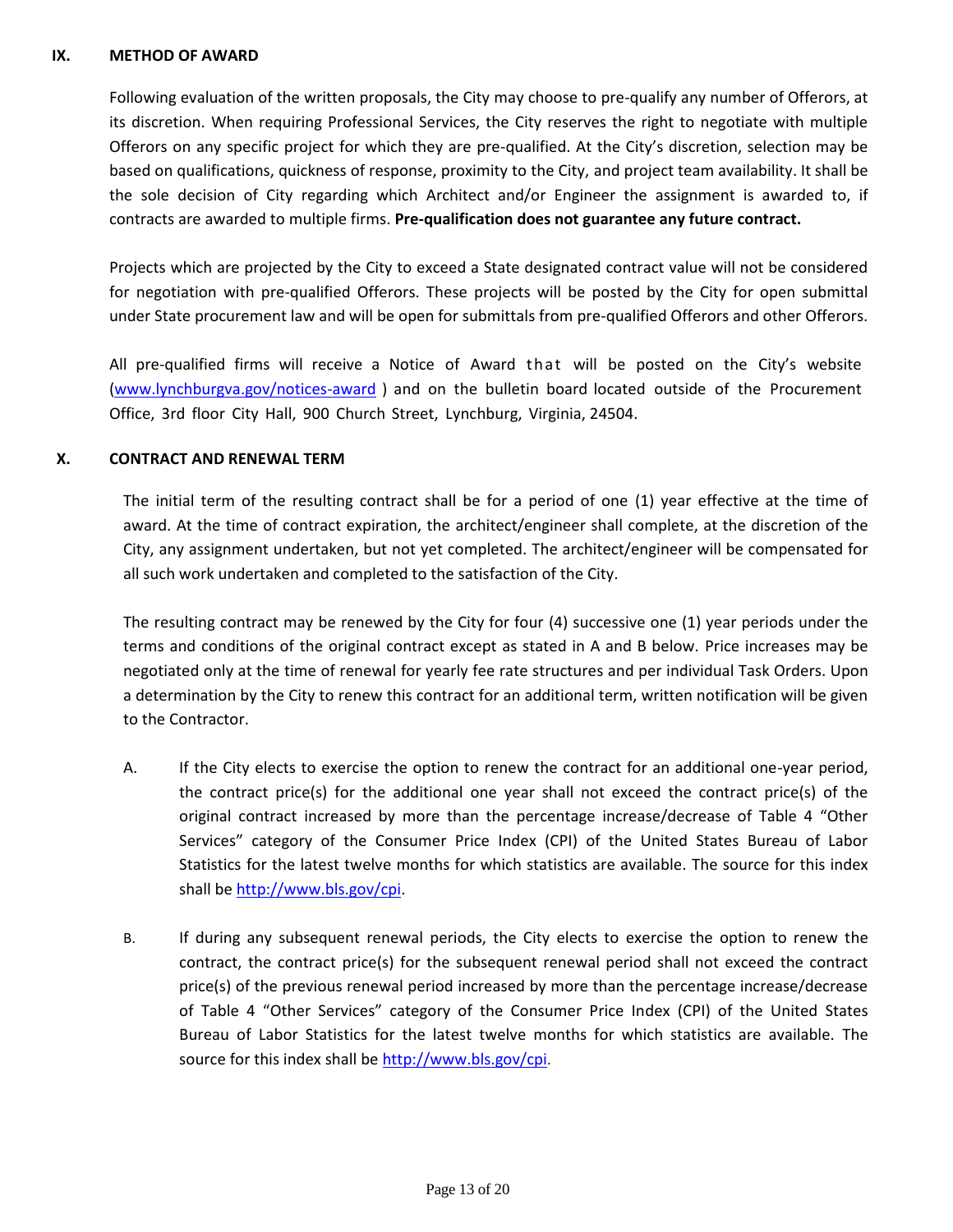#### **XI. GENERAL TERMS AND CONDITIONS**

#### A. Subcontracting and Assignment of Work

The successful firm shall not subcontract or assign portions of the work, other than those specifically defined in the CONTRACT, without the express written consent of the City. A description of any work the Offeror proposes to subcontract shall be submitted to the City for review and approval along with the name and address of the individual, firm, or corporation that is the proposed subcontracting firm. This submittal shall also include a list of the key personnel that the subcontractor firm will assign to the project. All work performed by any subcontractor firm shall be coordinated by the successful firm and the successful firm will be responsible to the City for all work performed by any subcontracting firm or special consultant.

### B. Payment for Services

Payments to the successful firm shall be made within 30 days after receipt of an approved invoice for services provided in the previous month. Backup documentation for each invoice shall be provided in detail satisfactory to the City. The successful firm's records and documentation supporting such invoices shall be made available to the City upon reasonable request. The successful firm agrees to retain all records, documents and support materials relevant to the CONTRACT for a period of five years following final payment.

#### C. Independent Successful firm

The successful firm is an independent successful firm and nothing contained in a subsequent CONTRACT shall constitute or designate such firm or any of its agents or employees as employees of the City.

### D. Notification

Any notice required by the Contract shall be effective if given by registered mail, return receipt requested, to the Successful firm in the name and at the address given in its proposal submission; provided that change of address shall be effective if given in accordance with this paragraph. Unless otherwise specified, any notice to the City shall be given to the City of Lynchburg, Procurement Administrator, 900 Church Street, Lynchburg, VA 24504. The Successful firm agrees to notify the City immediately of any change of legal status or of address. Any notice provided in accordance with this paragraph shall be deemed to have been completed five calendar days after the date of mailing.

### E. Termination and Ownership of Documents

The City reserves the right to terminate the contract upon written notice to the Successful firm. In the event of termination pursuant to this paragraph which is not the fault of the Successful firm, the Successful firm shall be paid for all services provided through the date of termination. The contract will terminate immediately upon failure of the City of Lynchburg, City Council to appropriate funds for its continuance.

The Successful firm agrees that all information and materials gathered and/or prepared by or for it under the terms of the CONTRACT shall be delivered to, become and remain the property of the City upon completion of the work or termination of the CONTRACT. The City shall have the right to use and reproduce the data and reports submitted hereunder, without additional compensation to the Successful firm.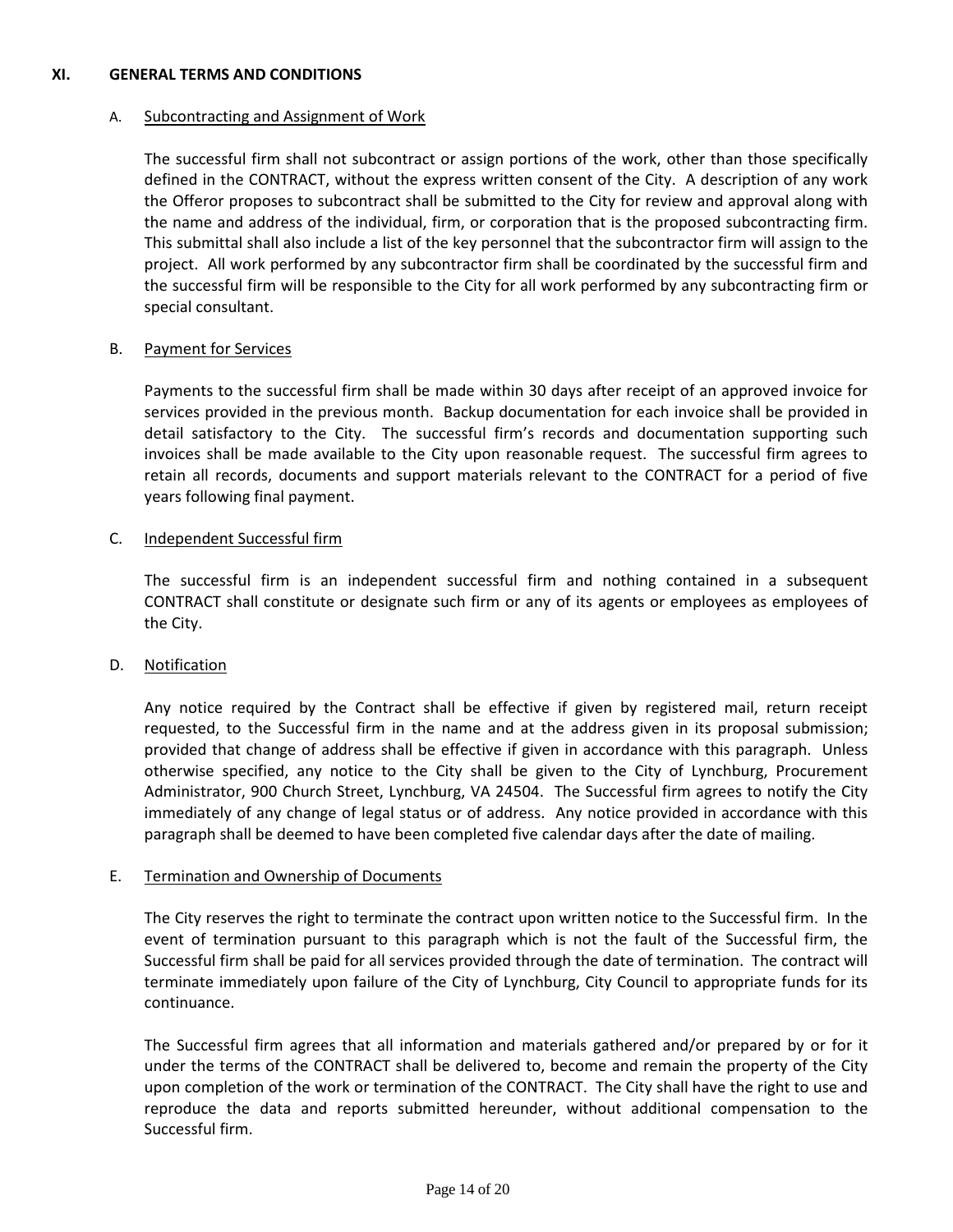### F. Insurance

The selected firm shall be required to maintain in force such insurance, in amounts acceptable to the City, as will protect himself and the City from claims which may arise out of or result from the execution of the work, whether such execution be by himself, his employees, agents, subcontractor firms or by anyone for whose acts any of them may be liable. This coverage should include, at a minimum, Worker's Compensation, General Liability (including premises/operations, independent successful firms, products and completed operations, contractual liability and personal injury liability) and Professional Liability. All insurance shall be provided by companies authorized to conduct business in the Commonwealth. The selected firm shall furnish the City with an original Certificate of Insurance upon request. The Certificate should name the City as additional insured. The selected firm shall notify the City at least 30 days prior to policy cancellation, non-renewal or reduction of coverage.

#### G. Laws and Regulations

The Successful firm shall abide by all Federal, State and Local laws and regulations governing the provision of the services called for in the contract. The Successful firm shall give notice and comply with all laws, ordinances, rules, regulations, and lawful orders of any public authority bearing on the performance of the work. Any legal proceedings arising out of or related to this agreement shall be filed by the parties in the City of Lynchburg General District Court or the Lynchburg Circuit Court.

#### H. Additional Services

The City may add to the Scope of Services or make changes in the Scope of Services any services of a similar nature to those specified in the Scope of Services of this Request for Proposals as mutually agreed to at a price mutually agreed upon.

#### I. Severability

Each paragraph and provision of the resultant contract will be severable from the entire agreement and if any provision is declared invalid, the remaining provisions shall remain in effect.

#### J. Licenses and Permits

The Successful firm shall secure and pay for all permits, governmental fees and licenses necessary for the proper execution and completion of the work which are legally required prior to and during the work. The City will not charge for any permits required by the City of Lynchburg.

#### K. Nondiscrimination

If the resultant contract exceeds \$10,000, during the performance of the contract, the Successful firm agrees as follows:

- a. The Successful firm will not discriminate against any employee or applicant for employment because of race, religion, color, sex or national origin, except where religion, sex or national origin is a bona fide occupational qualification reasonably necessary to the normal operation of the Successful firm. The Successful firm agrees to post in conspicuous places, available to employees and applicants for employment, notices setting forth the provisions of this non-discrimination clause.
- b. The Successful firm, in all solicitations or advertisements for employees placed by or on behalf of the Successful firm, will state that such Successful firm is an equal opportunity employer.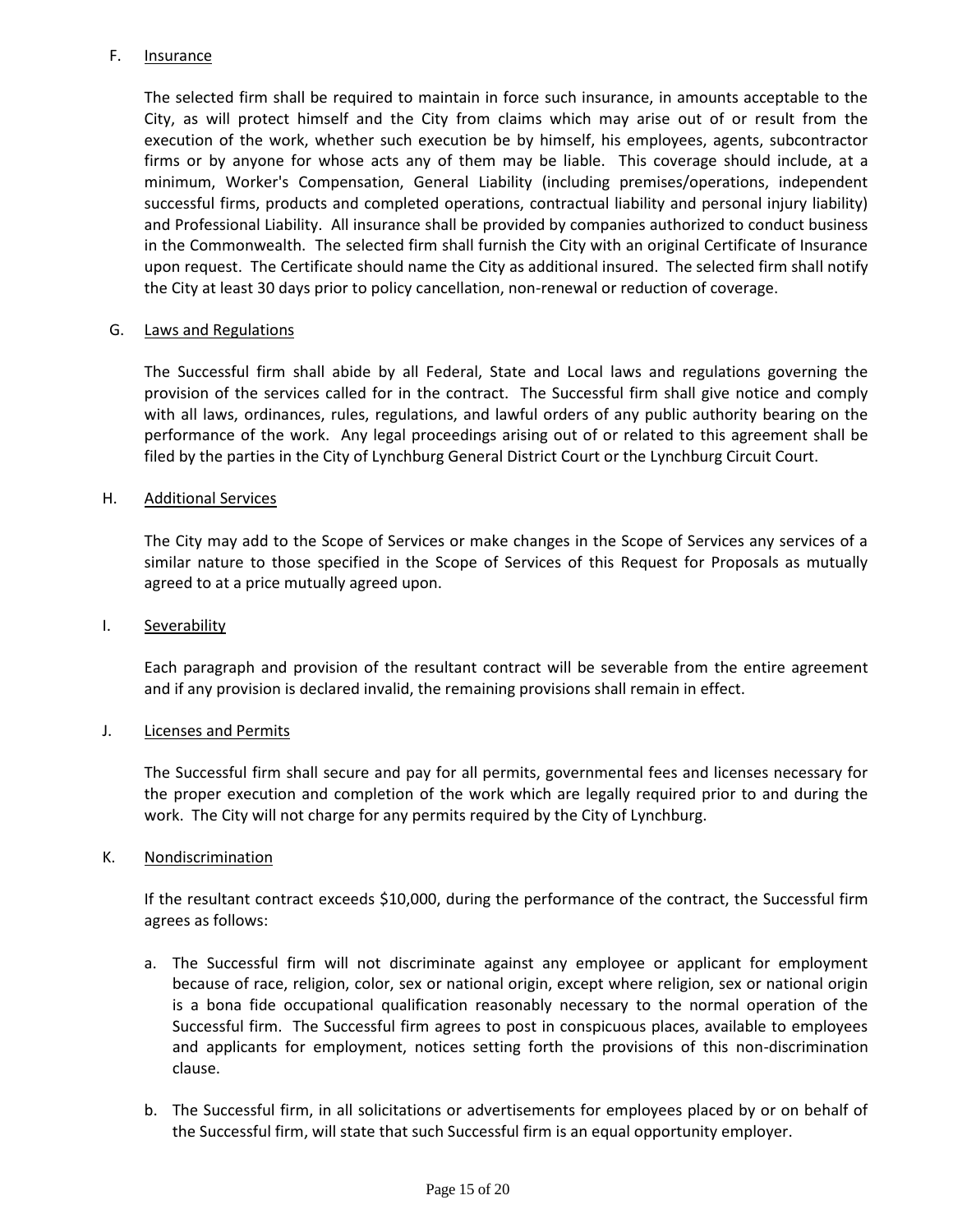- c. Notices, advertisements and solicitations placed in accordance with federal law, rule or regulation shall be deemed sufficient for the purpose of meeting the requirements of this section.
- d. The Successful firm will include the provisions of the foregoing paragraphs a, b and c in every subcontract or purchase order of over \$10,000, so that the provisions will be binding upon each subcontracted firm or vendor.

### L. Payments to Successful Firms

In accordance with Virginia Code Section 2.2-4354 the Successful firm agrees that:

- 1. Should any contractor be employed by the Successful firm for the provision of any goods or services under this Contract, the Successful firm agrees to the following:
	- (a) The Successful firm shall, within seven days after receipt of any payments from the City pursuant to this Contract, either:
		- (1) Pay the subcontractor for the proportionate share of the total payment received from the City attributable to the goods or services provided by the subcontractor; or
		- (2) Notify the City, as applicable, and the subcontractor, in writing, of the intention to withhold all or a part of the subcontractors firm's payment with the reason for nonpayment. Written notice to the City shall be given to: City of Lynchburg, Procurement Administrator, 900 Church Street, Lynchburg, VA 24504.
	- (b) The Successful firm shall pay interest to the subcontractors firm, at the rate of one percent per month on all amounts owed to the subcontractors firm that remain unpaid after seven days following receipt of payment from the City for goods or services provided under this Contract, except for amounts withheld under subparagraph (a)(2) above.
	- (c) The Successful firm shall include in each of its subcontracts a provision requiring each subcontractors firm to include or otherwise be subject to the same payment and interest requirements with respect to each lower-tier subcontractors firm.
	- (d) The Successful firm's obligation to pay an interest charge to a subcontractors firm shall not be an obligation of the City.
	- (e) No contract modification shall be allowed for the purpose of providing reimbursement for these interest charges. No cost reimbursement claim shall include any amount for reimbursement of these interest charges.

2. Invoice processing is to be in strict accordance with the rules and regulations set forth by the applicable Jurisdiction and the *Code of Virginia* Section 2.2-4352, requiring payment of invoices within 30 days of receipt of a proper invoice. No promises or commitments on the part of any employee of the Public Body shall bind the Jurisdiction to any other terms and/or conditions other than those set forth in procedures issued by the Public Body.

(a) Invoices shall be submitted to the City on a monthly basis. The City shall pay the amount of the invoice within thirty (30) days. However, the City shall have the right to verify information contained on an invoice and extend the time of payment until information is received to correct any errors found therein. The invoices submitted shall include, at a minimum, the following information: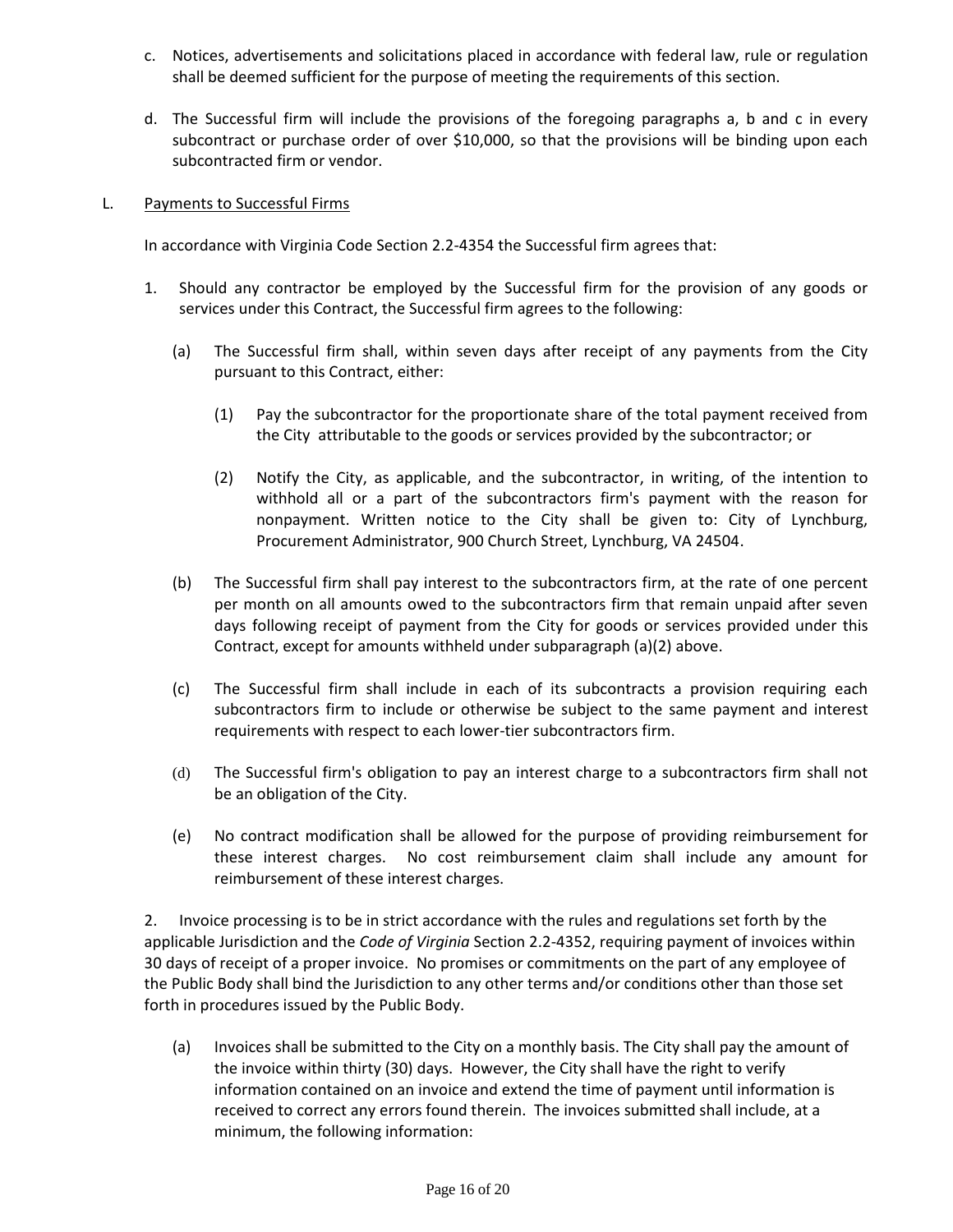- (1) Project name, city and state project number;
- (2) City Project Manager;
- (3) City assigned Contract Number;
- (4) Not to exceed amount or lump sum amount;
- (5) Total payments requested to date;
- (6) Payments received;
- (7) Balance due;
- (8) Invoice number;
- (9) Period during which services were performed; and
- (10) Brief description of work covered by invoice.
- (b) Payments shall not be considered as evidence of satisfactory performance of the work either in whole or in part, nor shall any payment be construed as acceptance by the City of any defective work. The City reserves the right to withhold payment in the event the City believes that the work is unsatisfactory.

### M. Contractual Claims

Contractual claims, whether for money or other relief, shall be submitted in writing no later than 60 days after final payment; however, written notice of the Successful firm's intention to file such claim shall have been given at the time of the occurrence or beginning of the work upon which the claim is based. Any notice or claim shall be delivered to the City's Procurement Administrator, Third Floor City Hall, 900 Church Street, Lynchburg Virginia 24504 and shall include a description of the factual basis for the claim and a statement of the amounts claimed or other relief requested. The City's Procurement Administrator shall render a decision on the claim and shall notify the Successful firm within 30 days of receipt of the claim. The Successful firm may appeal the decision of the City's Procurement Administrator by providing written notice to the City Manager, within 15 days of the date of the decision. The City Manager shall render a decision on the claim within 60 days of the date of receipt of the appeal notice and such decision shall be final unless the Successful firm appeals the decision in accordance with the Virginia Public Procurement Act. Invoices for all services or goods provided by the Successful firm shall be delivered to the City no later than 30 days following the conclusion of the work or delivery of the goods.

### N. Taxes

The Successful firm shall pay all City, State and Federal taxes required by law enacted at the time proposals are received and resulting from the work or traceable thereto, under whatever name levied. Said taxes shall not be in addition to the contract price as the taxes shall be an obligation of the Successful firm and not of the City and the City shall be held harmless for same by the Successful firm.

### O. Indemnification

To the fullest extent permitted by law, the Successful firm, for itself, heirs, representatives, successors and assigns agrees to save, defend, keep harmless and indemnify the City and all of its officials, agents and employees (collectively, the "City") from and against any and all claims, loss, damage, injury, costs (including court costs and attorney's fees), charges, liability or exposure, however caused, resulting from, arising out of or in any way connected with the Successful firm's performance (or nonperformance) of the agreement terms or its obligations under this agreement.

#### P. Contract Assignment

The resultant contract may not be assigned, in whole or part, without the written consent of the City.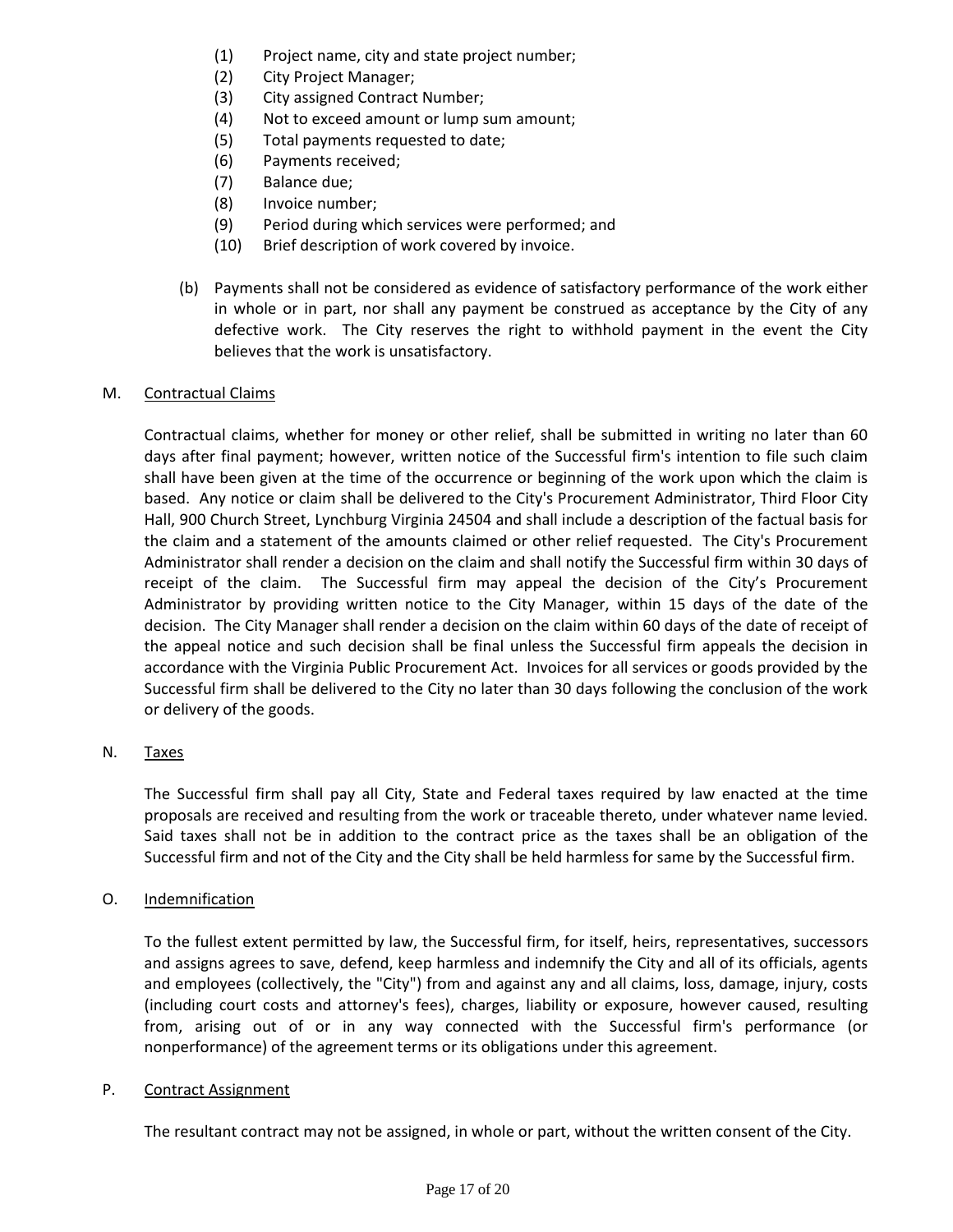## Q. Royalty and License Fees and Copyright, Trademark and Patent Protection

The Successful firm shall pay all royalty and license fees relating to the items covered by the contract. In the event any third party shall claim that the manufacture, use and sales of these goods offered hereby constitutes an infringement of any copyright, trademark, or patent, the Offeror shall indemnify and hold harmless the City from any cost, expense, damage or loss incurred in any manner by the City on account of such alleged infringement.

### R. Responsibility for Property

The Successful firm shall be responsible for damages to property caused by work performed under the CONTRACT. Property damage to surrounding or adjoining areas caused directly or indirectly by actions or omissions of the Successful firm shall be repaired or replaced by the Successful firm, to the satisfaction of the Owner, at the Successful firm's expense.

## S. Precedence of Documents

The precedence of documents shall be as follows: the CONTRACT, the Request for Proposals and the Offeror's response to the Request for Proposals.

## T. Administrative Appeals Procedure

(a) The following are the exclusive procedures for a bidder or offeror to protest the City's award or decision to award a contract.

- (1) Any protest to award a contract shall be in writing and shall be delivered so that it is received by the City Manager not later than five (5) business days after announcement of the award or decision to award, whichever comes first. Otherwise any such protest shall be deemed to be waived.
- (2) Except for a protest of an emergency or sole source procurement, a protest of a City award or decision to award a contract may only be made by a person who submitted a bid or proposal for the procurement at issue and who was reasonably likely to have its proposal accepted but for the City's decision. In the case of an emergency or sole source procurement, a protest may only be made by a person who can show that he was reasonably likely to have submitted a successful bid or proposal if the procurement had been other than emergency or sole source.
- (3) Protests shall only be granted if (1) the protester has complied fully with this Sec. 18.1-6 and there has been a violation of law, the Lynchburg public procurement code, or mandatory terms of the solicitation that clearly prejudiced the protestor in a material way, or (2) a statute requires voiding of the decision.
- (4) The City Manager shall issue a written decision on a protest within ten (10) days of its receipt by the City Manager.
- (5) If the protest is denied, the protestor may only appeal the denial or otherwise contest or challenge procurement by then filing suit in the Lynchburg Circuit Court, Lynchburg, Virginia, and serving the City with such suit within ten (10) days of such denial. Otherwise, the City Manager's decision shall be final and conclusive, and the protester's right to appeal the denial or to otherwise contest or challenge the procurement shall be deemed to be waived.
- (6) The City should defer award of a contract where the decision to award has been protested unless there is a written determination by the City Manager that proceeding without delay is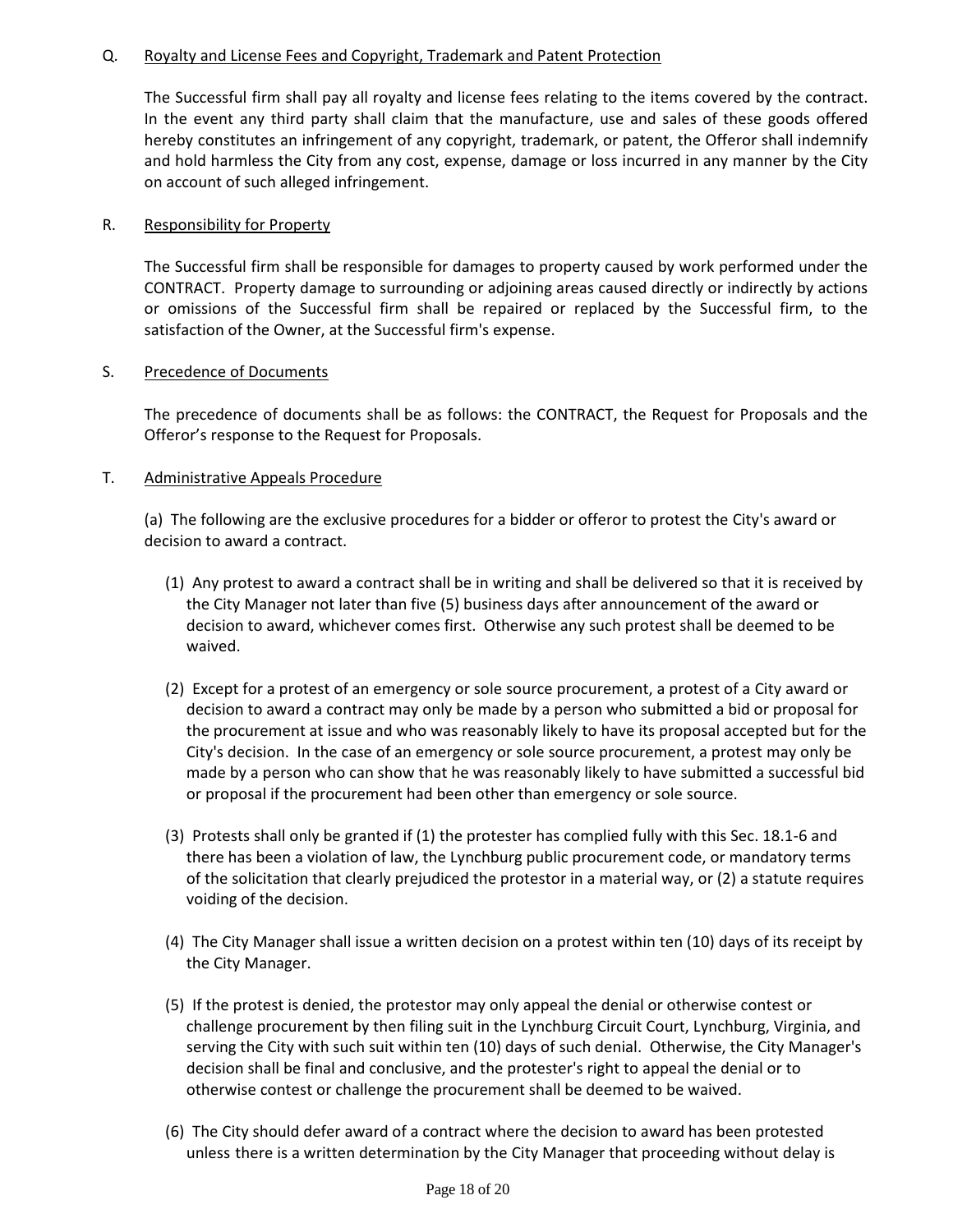necessary to protect the public interest or unless the bid or offer of the prospective awardee would expire.

- (7) The validity of a contract awarded and accepted in good faith shall not be affected by the fact that a protest or appeal is filed.
- (8) The exclusive relief allowed if a protest is granted is to void the decision being protested. If a contract has already been awarded and performance under the contract has begun, the contract need not be voided if not in the public interest to do so. Under no circumstances will any monetary amount be allowed to the protestor as part of any relief granted.
- (9) Strictly following these procedures shall be a mandatory prerequisite for protest of the City's award or decision to award a contract. Failure by a bidder to follow these procedures strictly shall preclude that bidder's protest and be deemed to constitute a waiver of any protest.
- (b) A protest may not be based upon the alleged non-responsibility of a person to whom the City awards or makes a decision to award a contract.

### U. Drug Free Workplace

In accordance with Sec 2.2-4312 of the Virginia Code, during the performance of this contract, the Consultant agrees to (i) provide a drug-free workplace for the consultant's employees; (ii) post in conspicuous places, available to employees and applicants for employment, a statement notifying employees that the unlawful manufacture, sale, distribution, dispensation, possession, or use of a controlled substance or marijuana is prohibited in the Consultant's workplace and specifying the actions that will be taken against employees for violations of such prohibition; (iii) state in all solicitations or advertisements for employees placed by or on behalf of the consultant that such consultant maintains a drug-free workplace; and (iv) include the provisions of the foregoing clauses in every subcontract or purchase order of over \$10,000, so that the provisions will be binding upon each sub-Consultant or vendor.

Successful consultant shall not use, possess, manufacture, or distribute alcohol or illegal drugs during the performance of the contract or while on City premises or distribute it to City employees. Successful Consultant understands that a violation of these prohibitions constitutes a breach of the contract and that the City has the right cancel the contract.

For the purpose of this section, "Drug-free workplace" means a site for the performance of work done in connection with a specific contract awarded to a Consultant, the employees whom are prohibited from engaging in the unlawful manufacture, sale, distribution, dispensation, possession or use of any controlled substance or marijuana during the performance of the contract.

#### V. Termination for Convenience

The performance of work under contract may be terminated by the Public Body upon written notice to the successful firm without cause, for any reason in whole or in part; whenever it is determined that such termination is in the Public Body's best interest. In the event of such termination, the rights and obligations of the parties, which by their nature survive termination of services covered by a contract, shall remain in full force and effect after termination. In the event of such termination, the successful firm shall be paid for services rendered and approved up to the date of termination. The successful firm may submit any termination claim within 60 days after receipt of the notice of termination.